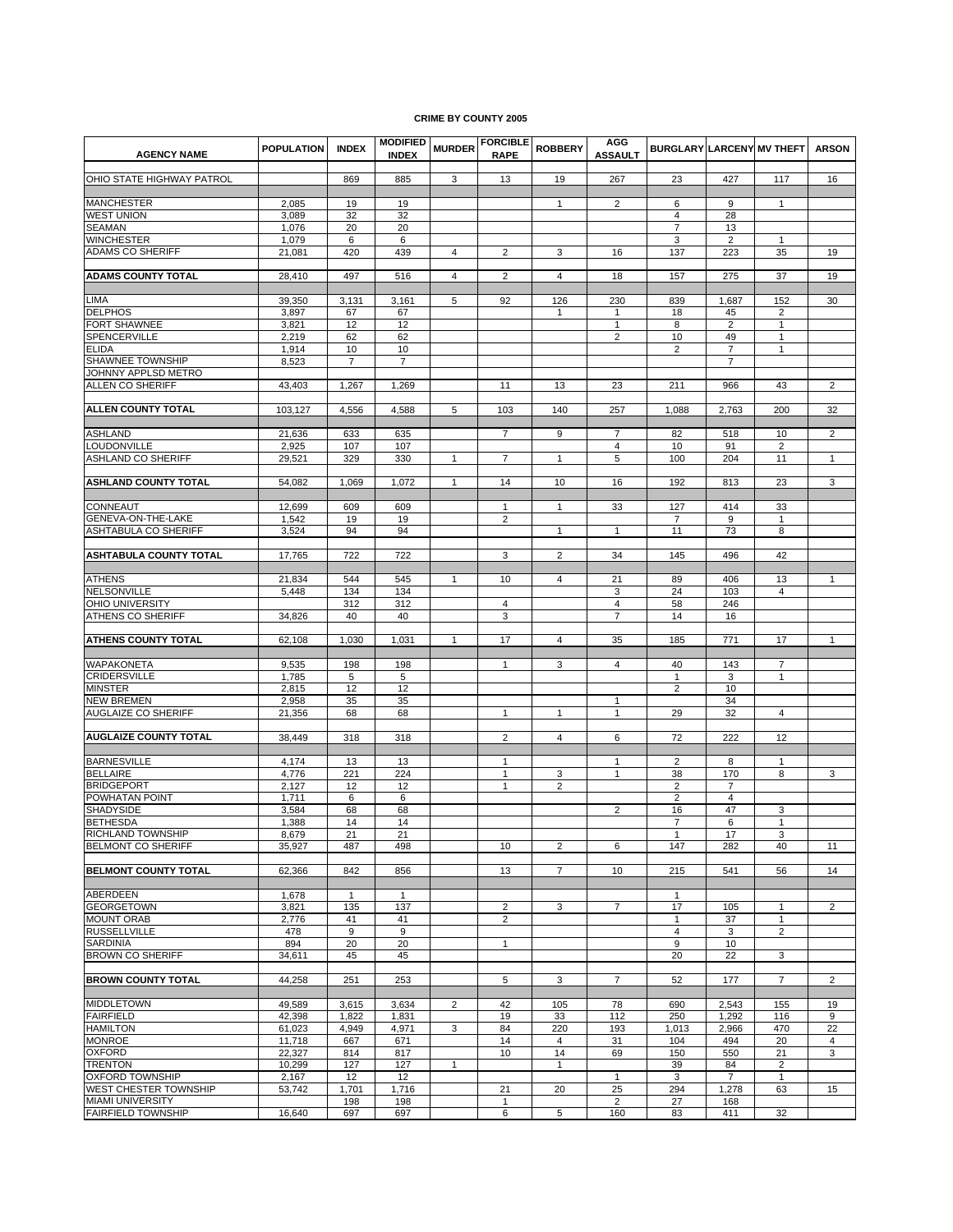| <b>SHARONVILLE</b>             | 2,229   | 116            | 116            |                |                | 3              | 1              | 15             | 90     | $\overline{7}$ |                |
|--------------------------------|---------|----------------|----------------|----------------|----------------|----------------|----------------|----------------|--------|----------------|----------------|
| <b>BUTLER CO SHERIFF</b>       | 67,471  | 524            | 531            |                | $\overline{4}$ | $\overline{7}$ | 5              | 160            | 316    | 32             | $\overline{7}$ |
|                                |         |                |                |                |                |                |                |                |        |                |                |
| <b>BUTLER COUNTY TOTAL</b>     | 339,603 | 15,242         | 15,321         | 6              | 201            | 412            | 677            | 2,828          | 10.199 | 919            | 79             |
|                                |         |                |                |                |                |                |                |                |        |                |                |
|                                |         |                |                |                |                |                |                |                |        |                |                |
| <b>MALVERN</b>                 | 1,233   | 44             | 44             |                |                |                |                | 13             | 31     |                |                |
| <b>MINERVA</b>                 | 1,966   | 81             | 81             |                |                |                | $\overline{2}$ | 13             | 63     | 3              |                |
| <b>MAGNOLIA</b>                | 325     | 13             | 13             |                | $\mathbf{1}$   |                |                | $\overline{2}$ | 8      | 2              |                |
| <b>CARROLL CO SHERIFF</b>      | 22,748  | 103            | 103            |                | 3              |                | 1              | 32             | 61     | 6              |                |
|                                |         |                |                |                |                |                |                |                |        |                |                |
|                                |         |                |                |                |                |                |                |                |        |                |                |
| <b>CARROLL COUNTY TOTAL</b>    | 26,272  | 241            | 241            |                | $\overline{4}$ |                | 3              | 60             | 163    | 11             |                |
|                                |         |                |                |                |                |                |                |                |        |                |                |
| <b>URBANA</b>                  | 11,620  | 485            | 488            | $\mathbf{1}$   | $\overline{7}$ | 5              | 15             | 91             | 353    | 13             | 3              |
|                                |         |                |                |                |                |                |                |                |        |                |                |
| <b>ST. PARIS</b>               | 1,994   | 57             | 57             |                |                |                |                | 8              | 48     | 1              |                |
| <b>CHAMPAIGN CO SHERIFF</b>    | 24,322  | 386            | 389            |                | 6              | 1              | $\mathbf{1}$   | 108            | 247    | 23             | 3              |
|                                |         |                |                |                |                |                |                |                |        |                |                |
| <b>CHAMPAIGN COUNTY TOTAL</b>  | 37,936  | 928            | 934            | 1              | 13             | 6              | 16             | 207            | 648    | 37             | 6              |
|                                |         |                |                |                |                |                |                |                |        |                |                |
|                                |         |                |                |                |                |                |                |                |        |                |                |
| SPRINGFIELD                    | 63,637  | 6,869          | 6,882          | $\overline{7}$ | 70             | 280            | 191            | 1,832          | 4,027  | 462            | 13             |
| <b>SOUTH VIENNA</b>            | 505     | 15             | 15             |                |                |                |                | $\mathbf{1}$   | 14     |                |                |
| <b>GERMAN TOWNSHIP</b>         | 7,723   | 184            | 184            |                |                | 3              | 5              | 14             | 152    | 10             |                |
|                                |         |                |                |                |                |                |                |                |        |                |                |
| <b>CLARK CO SHERIFF</b>        | 68,695  | 2,061          | 2,078          | $\overline{2}$ | 15             | 17             | 33             | 521            | 1,344  | 129            | 17             |
|                                |         |                |                |                |                |                |                |                |        |                |                |
| <b>CLARK COUNTY TOTAL</b>      | 140,560 | 9,129          | 9,159          | 9              | 85             | 300            | 229            | 2,368          | 5,537  | 601            | 30             |
|                                |         |                |                |                |                |                |                |                |        |                |                |
|                                |         |                |                |                |                |                |                |                |        |                |                |
| <b>BETHEL</b>                  | 2,583   | 27             | 27             |                |                |                |                | 5              | 22     |                |                |
| <b>MILFORD</b>                 | 6,330   | 226            | 226            |                | 5              | 4              | 1              | 19             | 192    | 5              |                |
| <b>NEW RICHMOND</b>            | 2,375   | 115            | 115            |                |                |                |                | 23             | 92     |                |                |
| <b>WILLIAMSBURG</b>            |         |                |                |                |                |                |                |                |        |                |                |
|                                | 2,324   | 70             | 70             |                | $\overline{2}$ |                | 5              | 13             | 50     |                |                |
| <b>GOSHEN TOWNSHIP</b>         | 15,604  | 391            | 396            |                | $\mathbf{1}$   | 6              | 25             | 78             | 258    | 23             | 5              |
| <b>MIAMI TOWNSHIP</b>          | 38.976  | 748            | 753            |                | 9              | 8              | 17             | 95             | 585    | 34             | $\,$ 5 $\,$    |
| PIERCE TOWNSHIP                | 13,102  | 234            | 240            |                | $\mathbf{1}$   | 6              | $\mathbf{1}$   | 47             | 171    | 8              | 6              |
|                                |         |                |                |                |                |                |                |                |        |                |                |
| <b>CLERMONT CO SHERIFF</b>     | 62,466  | 1,742          | 1,772          |                | 45             | 12             | 15             | 363            | 1,204  | 103            | 30             |
|                                |         |                |                |                |                |                |                |                |        |                |                |
| <b>CLERMONT COUNTY TOTAL</b>   | 143,760 | 3,553          | 3,599          |                | 63             | 36             | 64             | 643            | 2,574  | 173            | 46             |
|                                |         |                |                |                |                |                |                |                |        |                |                |
|                                |         |                |                |                |                |                |                |                |        |                |                |
| <b>BLANCHESTER</b>             | 4,350   | 60             | 60             |                | $\mathbf{1}$   |                | 1              | 6              | 51     | 1              |                |
| <b>NEW VIENNA</b>              | 1,369   | 34             | 34             | 1              | $\overline{2}$ |                | $\overline{2}$ | 5              | 21     | 3              |                |
| <b>WILMINGTON</b>              | 12,361  | 656            | 659            | 1              | 6              | 13             | 23             | 79             | 532    | $\overline{c}$ | 3              |
| <b>CLINTON CO SHERIFF</b>      | 24,219  | 310            | 313            | $\mathbf{1}$   | $\overline{7}$ |                | 16             | 65             | 204    | 17             | 3              |
|                                |         |                |                |                |                |                |                |                |        |                |                |
|                                |         |                |                |                |                |                |                |                |        |                |                |
| <b>CLINTON COUNTY TOTAL</b>    | 42,299  | 1,060          | 1,066          | 3              | 16             | 13             | 42             | 155            | 808    | 23             | 6              |
|                                |         |                |                |                |                |                |                |                |        |                |                |
| <b>EAST LIVERPOOL</b>          | 12,545  | 514            | 514            |                | $\mathbf{1}$   | 7              | 9              | 133            | 342    | 22             |                |
|                                |         |                |                |                |                |                |                |                |        |                |                |
| <b>EAST PALESTINE</b>          | 4,821   |                |                |                |                |                |                |                |        |                |                |
| <b>SALEM</b>                   | 12,068  | 79             | 79             |                |                | $\mathbf{1}$   | $\mathbf{1}$   | 3              | 69     | 5              |                |
| <b>WELLSVILLE</b>              | 4,067   | 72             | 72             |                |                | $\overline{2}$ | 20             | 11             | 27     | 12             |                |
| WASHINGTONVILLE                | 424     | 15             | 16             |                |                |                |                | 3              | 11     | 1              | $\mathbf{1}$   |
|                                |         |                |                |                |                |                |                |                |        |                |                |
| <b>MINERVA</b>                 | 6       |                |                |                |                |                |                |                |        |                |                |
| <b>COLUMBIANA CO SHERIFF</b>   | 67,796  | 25             | 25             |                | $\mathbf{1}$   | $\overline{2}$ |                | 9              | 12     | $\mathbf{1}$   |                |
|                                |         |                |                |                |                |                |                |                |        |                |                |
| <b>COLUMBIANA COUNTY TOTAL</b> | 101,727 | 705            | 706            |                | 2              | 12             | 30             | 159            | 461    | 41             | $\mathbf{1}$   |
|                                |         |                |                |                |                |                |                |                |        |                |                |
|                                |         |                |                |                |                |                |                |                |        |                |                |
| <b>CRESTLINE</b>               | 4,996   | 77             | 77             | 1              |                | $\overline{2}$ | 8              | 13             | 40     | 13             |                |
| <b>GALION</b>                  | 11,428  | 553            | 554            |                | 6              | 3              | 20             | 87             | 419    | 18             | $\mathbf{1}$   |
| <b>CRAWFORD CO SHERIFF</b>     |         |                |                |                | $\overline{4}$ |                | 5              | 43             |        | 3              |                |
|                                | 16,602  | 187            | 187            | $\mathbf{1}$   |                |                |                |                | 131    |                |                |
|                                |         |                |                |                |                |                |                |                |        |                |                |
| <b>CRAWFORD COUNTY TOTAL</b>   | 33,026  | 817            | 818            | $\overline{2}$ | 10             | 5              | 33             | 143            | 590    | 34             | 1              |
|                                |         |                |                |                |                |                |                |                |        |                |                |
| <b>CLEVELAND</b>               | 458,885 | 35.147         | 35,652         | 110            | 488            | 3,744          | 2,088          | 8,632          | 13,273 | 6,812          | 505            |
|                                |         |                |                |                |                |                |                |                |        |                |                |
| <b>BAY VILLAGE</b>             | 15,446  | 8              | 8              |                |                |                | 3              | 3              | 1      | 1              |                |
| <b>BEDFORD</b>                 | 13,589  | 461            | 462            |                | 6              | $\overline{7}$ | 14             | 33             | 348    | 53             | $\mathbf{1}$   |
| <b>BEDFORD HEIGHTS</b>         | 11,020  | 300            | 302            |                | $\mathbf{1}$   | 9              | 18             | 56             | 177    | 39             | $\overline{2}$ |
| <b>BEREA</b>                   | 18,284  | 403            | 405            |                | 3              | 5              | $\overline{7}$ | 36             | 338    | 14             | $\overline{2}$ |
| <b>BRECKSVILLE</b>             |         |                |                |                |                |                | $\mathbf{1}$   |                |        |                |                |
|                                | 13,383  | 69             | 69             |                |                |                |                | 6              | 59     | 3              |                |
| <b>BROADVIEW HEIGHTS</b>       | 17,231  | 108            | 109            |                |                |                | 12             | 23             | 59     | 14             | $\mathbf{1}$   |
| <b>BROOKLYN</b>                | 11,056  | 693            | 693            |                | 1              | 30             | 15             | 70             | 497    | 80             |                |
| <b>BROOKLYN HEIGHTS</b>        | 1,530   | 25             | 26             |                |                |                |                | 5              | 17     | 3              | $\mathbf{1}$   |
| <b>BROOK PARK</b>              |         |                |                |                |                |                |                |                |        |                |                |
|                                | 20,305  | 376            | 376            |                | 3              | 5              | 17             | 28             | 257    | 66             |                |
| <b>CHAGRIN FALLS</b>           | 3,866   |                |                |                |                |                |                |                |        |                |                |
| <b>CLEVELAND HEIGHTS</b>       | 48,664  | 639            | 639            |                |                | 21             |                | 78             | 453    | 87             |                |
| <b>EAST CLEVELAND</b>          | 25,935  | $\overline{7}$ | $\overline{7}$ |                |                |                | $\overline{7}$ |                |        |                |                |
| <b>EUCLID</b>                  |         |                |                |                |                |                |                |                |        |                |                |
|                                | 50,420  | 1,789          | 1,799          | 3              | 14             | 105            | 55             | 342            | 1,075  | 195            | 10             |
| <b>GARFIELD HEIGHTS</b>        | 29,458  | 1,062          | 1,067          | $\overline{2}$ | 20             | 34             | 81             | 235            | 626    | 64             | 5              |
| <b>GATES MILLS</b>             | 2,399   | 14             | 14             |                |                |                |                | $\overline{c}$ | 12     |                |                |
| <b>HIGHLAND HEIGHTS</b>        | 8,567   | 104            | 104            |                |                |                |                | 13             | 80     | 11             |                |
|                                |         |                |                |                |                |                |                |                |        |                |                |
| <b>HUNTING VALLEY</b>          | 567     |                |                |                |                |                |                |                |        |                |                |
| <b>INDEPENDENCE</b>            | 7,041   | 24             | 24             |                |                | $\mathbf{1}$   |                | 5              | 17     | $\mathbf{1}$   |                |
| LAKEWOOD                       | 53,995  | 1,450          | 1,459          | $\overline{2}$ | 5              | 37             | 70             | 237            | 963    | 136            | 9              |
| <b>LYNDHURST</b>               | 14,606  | $\overline{7}$ | $\overline{7}$ |                |                |                | $\overline{2}$ | $\mathbf{1}$   | 3      | 1              |                |
|                                |         |                |                |                |                |                |                |                |        |                |                |
| <b>MAYFIELD HEIGHTS</b>        | 18,546  | 377            | 377            |                |                | $\overline{2}$ | $\,$ 5 $\,$    | 26             | 316    | 28             |                |
| <b>MAYFIELD VILLAGE</b>        | 3,285   | 83             | 83             |                |                | $\mathbf{1}$   | $\mathbf{1}$   | 10             | 69     | $\overline{2}$ |                |
| <b>NORTH OLMSTED</b>           | 33,120  | 589            | 594            | $\mathbf{1}$   | 8              | 16             | 20             | 85             | 397    | 62             | 5              |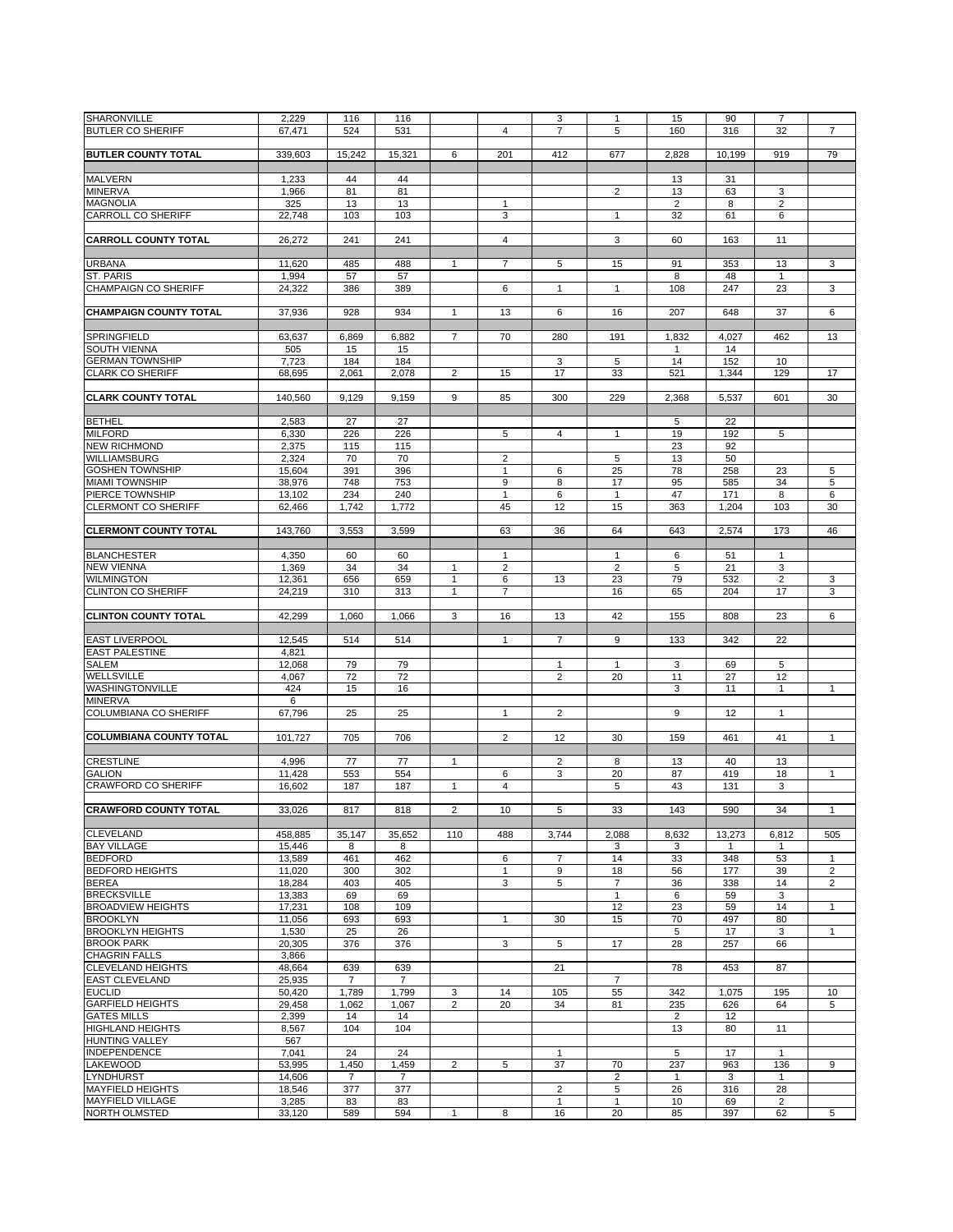| <b>OLMSTED FALLS</b>          | 8,504     | 132            | 134            |                | $\overline{2}$          | 1                       | $\overline{2}$ | 13             | 108            | 6              | $\overline{2}$ |
|-------------------------------|-----------|----------------|----------------|----------------|-------------------------|-------------------------|----------------|----------------|----------------|----------------|----------------|
|                               |           |                |                |                |                         |                         |                |                |                |                |                |
| <b>PARMA</b>                  | 82,708    | 2,123          | 2,135          |                | 12                      | 63                      | 71             | 573            | 1,225          | 179            | 12             |
| PARMA HEIGHTS                 | 20,963    | 487            | 492            |                | 4                       | 8                       | $\overline{7}$ | 91             | 332            | 45             | 5              |
| <b>SEVEN HILLS</b>            | 12,007    | 96             | 96             |                | $\mathbf{1}$            | $\mathbf{1}$            | 6              | 42             | 40             | 6              |                |
| <b>SHAKER HEIGHTS</b>         | 28,096    | 604            | 604            | 2              | 8                       | 34                      | 6              | 151            | 350            | 53             |                |
| <b>SOLON</b>                  | 22,319    | 291            | 291            | 1              | 4                       | 1                       | 8              | 44             | 232            | 1              |                |
| SOUTH EUCLID                  | 22,514    | 536            | 537            |                |                         | 24                      | 22             | 107            | 328            | 55             | $\mathbf{1}$   |
| <b>STRONGSVILLE</b>           |           |                |                |                |                         |                         |                |                |                |                |                |
|                               | 44,334    | 843            | 845            |                | 5                       | 13                      | 20             | 116            | 659            | 30             | $\overline{2}$ |
| UNIVERSITY HEIGHTS            | 13,559    | 276            | 278            |                | 10                      | 11                      | 5              | 42             | 199            | 9              | 2              |
| <b>WALTON HILLS</b>           | 2,371     | 33             | 33             |                |                         | $\mathbf{1}$            | $\mathbf{1}$   | 9              | 22             |                |                |
| <b>WARRENSVILLE HEIGHTS</b>   | 14,450    | 364            | 364            |                | 3                       | 23                      | $\overline{2}$ | 99             | 163            | 74             |                |
| <b>HIGHLAND HILLS</b>         | 1,595     |                |                |                |                         |                         |                |                |                |                |                |
| <b>WESTLAKE</b>               | 31,549    | $\overline{7}$ | $\overline{7}$ |                |                         |                         |                | $\overline{2}$ | 3              | 2              |                |
| <b>CLEVELAND STATE UNIV</b>   |           |                |                |                |                         | 8                       |                |                | 219            |                | $\overline{2}$ |
|                               |           | 255            | 257            |                |                         |                         |                | 6              |                | 22             |                |
| <b>CLEVELAND METRO PARK</b>   |           | 207            | 210            |                |                         | 4                       | 8              | 6              | 181            | 8              | 3              |
| CUYAHOGA COMMUNITY COLLEGE    |           | 150            | 150            |                |                         | $\overline{c}$          | 5              | 6              | 135            | $\overline{2}$ |                |
| <b>GREATER CLEVELAND R</b>    |           | 97             | 97             |                | $\mathbf{1}$            | 26                      | 8              | 1              | 30             | 31             |                |
|                               |           |                |                |                |                         |                         |                |                |                |                |                |
| <b>CUYAHOGA COUNTY TOTAL</b>  | 1,186,167 | 50,236         | 50,806         | 121            | 599                     | 4,237                   | 2,587          | 11,234         | 23,263         | 8,195          | 570            |
|                               |           |                |                |                |                         |                         |                |                |                |                |                |
| <b>GREENVILLE</b>             | 13,273    | 565            | 570            |                | 6                       | 6                       | 32             | 121            | 370            | 30             | 5              |
|                               |           |                |                |                |                         |                         |                |                |                |                |                |
| <b>ANSONIA</b>                | 1,124     | 9              | 9              |                |                         |                         |                | $\overline{2}$ | 6              | 1              |                |
| <b>ARCANUM</b>                | 2,049     | 33             | 33             |                |                         |                         | $\mathbf{1}$   | 9              | 23             |                |                |
| <b>BRADFORD</b>               | 857       | 5              | 5              |                |                         |                         |                | 3              | 2              |                |                |
| <b>DARKE CO SHERIFF</b>       | 34,263    | 179            | 183            |                | $\overline{2}$          | $\mathbf{1}$            | 6              | 70             | 89             | 11             | $\overline{4}$ |
|                               |           |                |                |                |                         |                         |                |                |                |                |                |
| <b>DARKE COUNTY TOTAL</b>     | 51,566    | 791            | 800            |                | 8                       | $\overline{7}$          | 39             | 205            | 490            | 42             | 9              |
|                               |           |                |                |                |                         |                         |                |                |                |                |                |
|                               |           |                |                |                |                         |                         |                |                |                |                |                |
| <b>DEFIANCE</b>               | 16,083    | 667            | 667            |                | 9                       | 3                       | 20             | 102            | 524            | 9              |                |
| DEFIANCE CO SHERIFF           | 19,429    | 298            | 299            |                | 11                      | 1                       | 8              | 75             | 193            | 10             | $\mathbf{1}$   |
|                               |           |                |                |                |                         |                         |                |                |                |                |                |
| <b>DEFIANCE COUNTY TOTAL</b>  | 35,512    | 965            | 966            |                | 20                      | $\overline{\mathbf{4}}$ | 28             | 177            | 717            | 19             | $\mathbf{1}$   |
|                               |           |                |                |                |                         |                         |                |                |                |                |                |
| <b>COLUMBUS</b>               | 2,785     | 244            | 246            |                | $\overline{2}$          | 15                      | $\overline{7}$ | 59             | 129            | 32             | $\overline{2}$ |
|                               |           |                |                |                | 41                      |                         |                |                |                |                |                |
| <b>DELAWARE</b>               | 30,025    | 1,199          | 1,211          | $\mathbf{1}$   |                         | 19                      | 23             | 243            | 830            | 42             | 12             |
| <b>POWELL</b>                 | 9,720     | 119            | 119            |                | 1                       | 1                       | 1              | 28             | 87             | 1              |                |
| SHAWNEE HILLS                 | 494       |                |                |                |                         |                         |                |                |                |                |                |
| <b>SUNBURY</b>                | 3,178     | $\overline{4}$ | $\overline{4}$ |                |                         |                         | $\mathbf{1}$   | $\mathbf{1}$   | $\overline{2}$ |                |                |
| <b>GENOA TOWNSHIP</b>         | 12,806    | 200            | 200            | $\mathbf{1}$   | $\overline{2}$          | 2                       |                | 39             | 154            | 2              |                |
| <b>DUBLIN</b>                 | 4,493     | 76             | 77             |                |                         | $\mathbf{1}$            |                | 18             | 53             | 4              | $\mathbf{1}$   |
|                               |           |                |                |                |                         |                         |                |                |                |                |                |
| WESTERVILLE                   | 6,302     | 179            | 182            |                |                         | 3                       | $\overline{2}$ | 27             | 143            | 4              | 3              |
| <b>DELAWARE CO SHERIFF</b>    | 72,763    | 1246           | 1256           | $\overline{2}$ | 20                      | 21                      | 16             | 415            | 693            | 79             | 10             |
|                               |           |                |                |                |                         |                         |                |                |                |                |                |
| DELAWARE COUNTY TOTAL         | 142,566   | 3,267          | 3,295          | $\overline{4}$ | 66                      | 62                      | 50             | 830            | 2,091          | 164            | 28             |
|                               |           |                |                |                |                         |                         |                |                |                |                |                |
| SANDUSKY                      | 26,989    | 2,020          | 2,023          | 1              | 7                       | 49                      | 132            | 385            | 1,379          | 67             | 3              |
| <b>HURON</b>                  | 7,695     | 170            | 170            |                | $\mathbf{1}$            | $\mathbf{1}$            | 1              | 32             | 133            | $\overline{2}$ |                |
|                               |           |                |                |                |                         |                         |                |                |                |                |                |
| <b>VERMILION</b>              | 4,845     | 143            | 144            |                | $\mathbf{1}$            |                         | $\overline{4}$ | 28             | 106            | 4              | $\mathbf{1}$   |
| PERKINS TOWNSHIP              | 12,697    | 378            | 378            |                | $\overline{2}$          | 5                       | 8              | 11             | 351            | 1              |                |
| <b>ERIE CO SHERIFF</b>        | 26,418    | 434            | 441            |                | 5                       | $\overline{2}$          | 14             | 137            | 258            | 18             | $\overline{7}$ |
|                               |           |                |                |                |                         |                         |                |                |                |                |                |
| <b>ERIE COUNTY TOTAL</b>      | 78,644    | 3,145          | 3,156          | $\mathbf{1}$   | 16                      | 57                      | 159            | 593            | 2,227          | 92             | 11             |
|                               |           |                |                |                |                         |                         |                |                |                |                |                |
| <b>COLUMBUS</b>               |           |                |                |                |                         |                         |                |                |                |                |                |
|                               | 7,983     | 672            | 677            | $\mathbf{1}$   | 6                       | 42                      | 19             | 162            | 354            | 88             | 5              |
| <b>LANCASTER</b>              | 35,949    | 2,065          | 2,070          |                | 24                      | 32                      | 46             | 342            | 1,517          | 104            | 5              |
| AMANDA                        | 720       | 14             | 14             |                |                         |                         |                | $\overline{2}$ | 12             |                |                |
| <b>BALTIMORE</b>              | 2,911     | $\overline{2}$ | $\overline{2}$ |                |                         |                         |                |                | $\overline{2}$ |                |                |
| CARROLL                       | 477       | 8              | 8              |                |                         | 1                       |                | 3              | 4              |                |                |
| <b>BUCKEYE LAKE</b>           | 3         |                |                |                |                         |                         |                |                |                |                |                |
| <b>FAIRFIELD CO SHERIFF</b>   | 73,311    | 794            | 800            | $\mathbf{1}$   | 16                      | 13                      | 8              | 219            | 477            | 60             | 6              |
|                               |           |                |                |                |                         |                         |                |                |                |                |                |
|                               |           |                |                |                |                         |                         |                |                |                |                |                |
| <b>FAIRFIELD COUNTY TOTAL</b> | 121,354   | 3,555          | 3,571          | $\overline{2}$ | 46                      | 88                      | 73             | 728            | 2,366          | 252            | 16             |
|                               |           |                |                |                |                         |                         |                |                |                |                |                |
| WASHINGTON COURT HOUSE        | 13,308    | 606            | 608            | $\mathbf{1}$   | $\overline{7}$          | 9                       | 25             | 117            | 423            | 24             | 2              |
| <b>FAYETTE CO SHERIFF</b>     | 14,838    | 741            | 745            |                | 5                       | 4                       | 8              | 179            | 517            | 28             | $\overline{4}$ |
|                               |           |                |                |                |                         |                         |                |                |                |                |                |
| <b>FAYETTE COUNTY TOTAL</b>   | 28,146    | 1,347          | 1,353          | $\mathbf{1}$   | 12                      | 13                      | 33             | 296            | 940            | 52             | 6              |
|                               |           |                |                |                |                         |                         |                |                |                |                |                |
| <b>COLUMBUS</b>               | 719,561   | 60,196         | 60,654         | 102            | 549                     | 3,753                   | 1,707          | 14,493         | 31,698         | 7,894          | 458            |
|                               |           |                |                |                |                         |                         |                |                |                |                |                |
| <b>BEXLEY</b>                 | 12,416    | 502            | 502            |                | $\mathbf{1}$            | 24                      | 9              | 159            | 294            | 15             |                |
| <b>DUBLIN</b>                 | 29,606    | 504            | 508            |                | $\overline{\mathbf{c}}$ | 6                       |                | 122            | 347            | 27             | 4              |
| <b>GAHANNA</b>                | 32,805    | 930            | 939            |                | 5                       | 27                      | 11             | 179            | 647            | 61             | 9              |
| <b>GRANDVIEW HEIGHTS</b>      | 6,334     | 199            | 199            |                | 2                       | $\overline{4}$          |                | 51             | 137            | 5              |                |
| <b>GROVE CITY</b>             | 30,515    | 1,085          | 1,091          | $\mathbf{1}$   | 12                      | 25                      | 13             | 179            | 771            | 84             | 6              |
| <b>HILLIARD</b>               | 26,461    | 814            | 826            |                | $\overline{2}$          | 19                      | 12             | 148            | 602            | 31             | 12             |
|                               |           |                |                |                |                         |                         |                |                |                |                |                |
| <b>REYNOLDSBURG</b>           | 26,729    | 1,031          | 1,036          |                | 12                      | 39                      | 22             | 172            | 711            | 75             | 5              |
| <b>UPPER ARLINGTON</b>        | 31,874    | 454            | 461            |                | 3                       | 13                      | 8              | 85             | 336            | 9              | $\overline{7}$ |
| WESTERVILLE                   | 28,559    | 816            | 831            |                | $\overline{2}$          | 14                      | 11             | 124            | 645            | 20             | 15             |
| WHITEHALL                     | 18,266    | 1,810          | 1,816          |                | 18                      | 98                      | 30             | 411            | 1,086          | 167            | 6              |
| <b>WORTHINGTON</b>            | 13,341    | 402            | 406            |                | $\mathbf{1}$            | 10                      | $\overline{2}$ | 64             | 298            | 27             | 4              |
| <b>GROVEPORT</b>              | 4,578     | 163            | 164            |                | 1                       | $\mathbf{1}$            | 3              | 23             | 123            | 12             | 1              |
|                               |           |                |                |                |                         |                         |                |                |                |                |                |
| <b>MINERVA PARK</b>           | 1,211     |                | 95             |                | $\mathbf{1}$            |                         | $\overline{2}$ | 21             | 69             | $\overline{2}$ |                |
| <b>NEW ALBANY</b>             | 5,335     | 95             |                |                |                         |                         |                |                |                |                |                |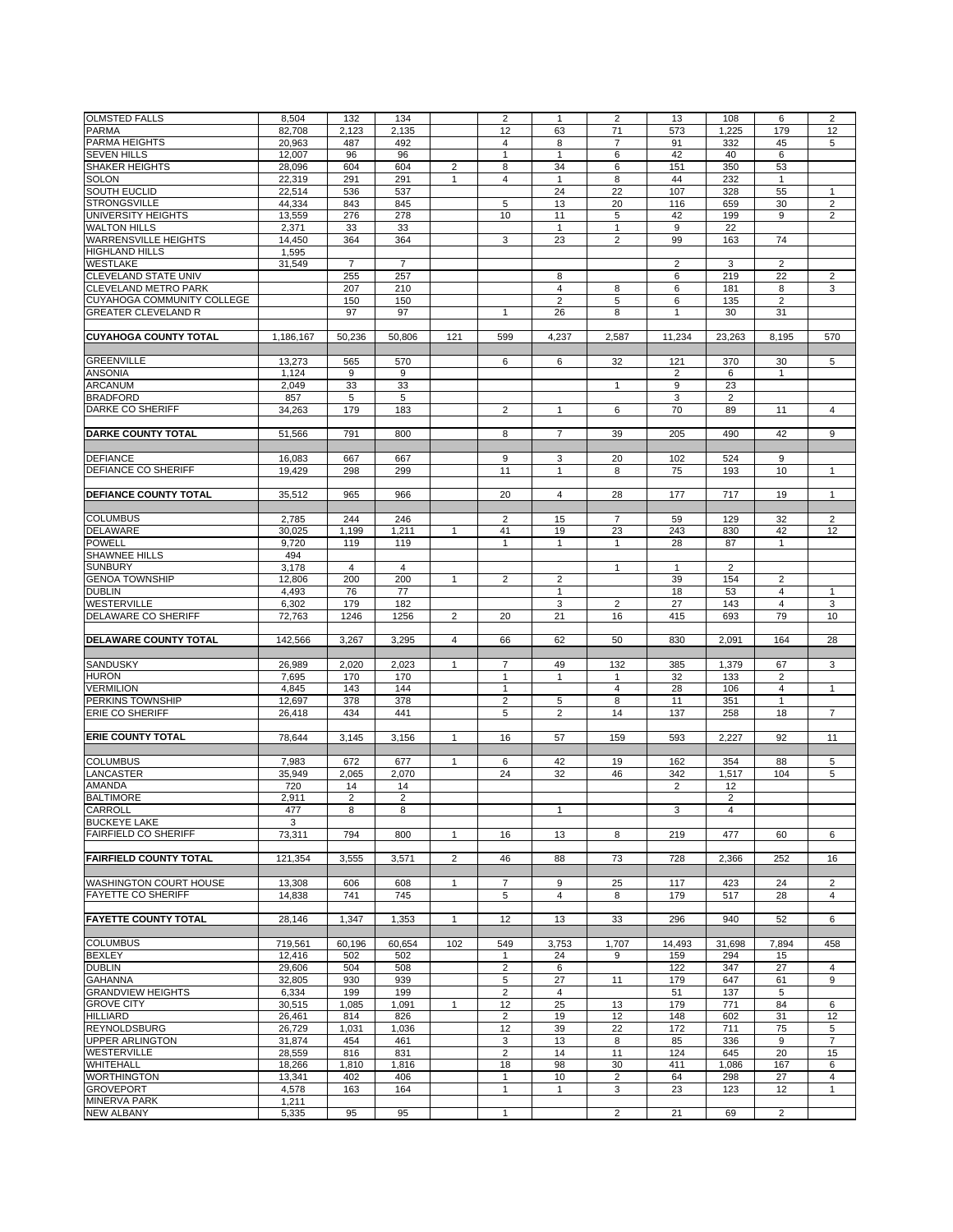| OHIO STATE UNIVERSITY                                  |           |              |                |                         | 5                    | 9                       |                         |                |                |                |                |
|--------------------------------------------------------|-----------|--------------|----------------|-------------------------|----------------------|-------------------------|-------------------------|----------------|----------------|----------------|----------------|
|                                                        |           | 1,174        | 1,181          |                         |                      |                         | 3                       | 351            | 783            | 23             | $\overline{7}$ |
| <b>BLENDON TOWNSHIP</b>                                | 7,656     | 70           | 70             |                         |                      | $\overline{2}$          |                         | 6              | 57             | 5              |                |
| <b>CLINTON TOWNSHIP</b>                                | 4,057     | 491          | 493            |                         | $\mathbf{1}$         | 35                      | 6                       | 57             | 346            | 46             | $\overline{2}$ |
| <b>PERRY TOWNSHIP</b>                                  | 3,623     | 78           | 78             |                         |                      | $\mathbf{1}$            | 1                       | 9              | 60             | 7              |                |
| <b>SHARON TOWNSHIP</b>                                 | 2,344     | 46           | 46             |                         |                      |                         |                         | 12             | 31             | 3              |                |
|                                                        |           |              |                |                         |                      |                         |                         |                |                |                |                |
| COLUMBUS STATE COMM COLLEGE                            |           | 179          | 179            |                         |                      |                         |                         | $\mathbf{1}$   | 177            | $\mathbf{1}$   |                |
| PORT COLUMBUS INTNL                                    |           | 118          | 118            |                         |                      | $\mathbf{1}$            | 1                       | $\mathbf{1}$   | 99             | 16             |                |
|                                                        |           |              |                |                         |                      |                         |                         |                |                |                |                |
| <b>FRANKLIN COUNTY TOTAL</b>                           | 1,005,271 | 71,157       | 71,693         | 103                     | 617                  | 4,081                   | 1,841                   | 16,668         | 39,317         | 8,530          | 536            |
|                                                        |           |              |                |                         |                      |                         |                         |                |                |                |                |
|                                                        |           |              |                |                         |                      |                         |                         |                |                |                |                |
| <b>ARCHBOLD</b>                                        | 4,502     | 77           | 77             |                         | $\mathbf{1}$         |                         | 1                       | 15             | 58             | $\overline{2}$ |                |
| <b>DELTA</b>                                           | 2,949     | 123          | 123            |                         |                      | $\mathbf{1}$            | $\mathbf 3$             | 19             | 98             | 2              |                |
| <b>FAYETTE</b>                                         | 1,339     | 29           | 29             |                         | $\mathbf{1}$         |                         | $\overline{2}$          | $\overline{4}$ | 21             | $\mathbf{1}$   |                |
| <b>SWANTON</b>                                         | 3,355     | 109          | 109            |                         |                      |                         | 3                       | 20             | 80             | 6              |                |
|                                                        |           |              |                |                         |                      |                         |                         |                |                |                |                |
| <b>WAUSEON</b>                                         | 7,306     | 159          | 160            |                         | $\mathbf{1}$         | $\overline{\mathbf{c}}$ | 1                       | 14             | 136            | 5              | 1              |
| <b>FULTON CO SHERIFF</b>                               | 23,487    | 215          | 216            | $\mathbf{1}$            | 6                    |                         | 3                       | 57             | 135            | 13             | $\mathbf{1}$   |
|                                                        |           |              |                |                         |                      |                         |                         |                |                |                |                |
| <b>FULTON COUNTY TOTAL</b>                             | 42,938    | 712          | 714            | $\mathbf{1}$            | 9                    | 3                       | 13                      | 129            | 528            | 29             | $\overline{2}$ |
|                                                        |           |              |                |                         |                      |                         |                         |                |                |                |                |
| <b>GALLIPOLIS</b>                                      | 4,207     | 158          | 158            |                         | $\overline{2}$       | 4                       |                         | 26             | 125            | $\mathbf{1}$   |                |
|                                                        |           |              |                |                         |                      |                         |                         |                |                |                |                |
| <b>GALLIA CO SHERIFF</b>                               | 27,063    | 872          | 886            |                         | $\overline{7}$       | 5                       | 14                      | 321            | 465            | 60             | 14             |
|                                                        |           |              |                |                         |                      |                         |                         |                |                |                |                |
| <b>GALLIA COUNTY TOTAL</b>                             | 31,270    | 1,030        | 1,044          |                         | 9                    | 9                       | 14                      | 347            | 590            | 61             | 14             |
|                                                        |           |              |                |                         |                      |                         |                         |                |                |                |                |
|                                                        |           |              |                |                         |                      |                         |                         |                |                |                |                |
| <b>HUNTING VALLEY</b>                                  | 143       |              |                |                         |                      |                         |                         |                |                |                |                |
| <b>CHARDON</b>                                         | 5,285     | 75           | 75             |                         |                      | $\mathbf{1}$            | 9                       | $\overline{2}$ | 59             | 4              |                |
| <b>MIDDLEFIELD</b>                                     | 2,412     | 66           | 66             |                         |                      |                         | 3                       | $\overline{c}$ | 58             | 3              |                |
| <b>SOUTH RUSSELL</b>                                   | 4,017     | 27           | 27             |                         |                      |                         | $\overline{2}$          | 6              | 19             |                |                |
|                                                        |           |              |                |                         |                      |                         |                         |                |                |                |                |
| <b>BAINBRIDGE TOWNSHIP</b>                             | 11,237    | 326          | 327            |                         |                      |                         | 13                      | 47             | 262            | $\overline{4}$ | $\mathbf{1}$   |
| <b>GEAUGA CO SHERIFF</b>                               | 53,493    | 370          | 372            |                         | $\overline{4}$       | $\overline{2}$          | $\overline{2}$          | 112            | 227            | 23             | $\overline{2}$ |
|                                                        |           |              |                |                         |                      |                         |                         |                |                |                |                |
| <b>GEAUGA COUNTY TOTAL</b>                             | 76,587    | 864          | 867            |                         | $\overline{4}$       | 3                       | 29                      | 169            | 625            | 34             | 3              |
|                                                        |           |              |                |                         |                      |                         |                         |                |                |                |                |
| <b>FAIRBORN</b>                                        |           |              |                |                         |                      |                         |                         |                |                |                |                |
|                                                        | 32,425    | 1,595        | 1,609          | 1                       | 40                   | 46                      | 77                      | 313            | 1,038          | 80             | 14             |
| <b>XENIA</b>                                           | 23,778    | 1,252        | 1,259          |                         | 11                   | 13                      | 4                       | 178            | 1,005          | 41             | $\overline{7}$ |
| <b>YELLOW SPRINGS</b>                                  | 3,677     | 95           | 95             |                         |                      | $\mathbf{1}$            | 3                       | 11             | 79             | $\mathbf{1}$   |                |
| <b>BELLBROOK</b>                                       | 7,013     | 127          | 127            |                         | $\mathbf{1}$         |                         | 4                       | 10             | 110            | $\overline{2}$ |                |
|                                                        |           |              |                |                         | $\overline{4}$       |                         | 30                      |                |                |                |                |
| <b>BEAVERCREEK</b>                                     | 39,438    | 1,227        | 1,230          |                         |                      | 11                      |                         | 106            | 1,014          | 62             | 3              |
| <b>WRIGHT STATE UNIVERSITY</b>                         |           | 199          | 199            |                         | $\overline{2}$       | $\mathbf{1}$            | $\overline{\mathbf{c}}$ | $\overline{2}$ | 186            | 6              |                |
| <b>SUGARCREEK TOWNSHIP</b>                             | 6,771     | 217          | 219            |                         | $\overline{2}$       | $\mathbf{1}$            | 6                       | 18             | 185            | 5              | $\overline{2}$ |
| CENTRAL STATE UNIVERSITY                               |           | 23           | 24             |                         | $\mathbf{1}$         | $\mathbf{1}$            |                         | 5              | 16             |                | $\mathbf{1}$   |
| <b>KETTERING</b>                                       | 185       | 5            | 5              |                         |                      |                         |                         | $\mathbf{1}$   | $\overline{4}$ |                |                |
|                                                        |           |              |                |                         |                      |                         |                         |                |                |                |                |
| <b>GREENE CO SHERIFF</b>                               | 39,013    | 483          | 487            |                         | $\overline{7}$       | $\overline{2}$          | 3                       | 114            | 318            | 39             | $\overline{4}$ |
|                                                        |           |              |                |                         |                      |                         |                         |                |                |                |                |
| <b>GREENE COUNTY TOTAL</b>                             | 152,300   | 5,223        | 5,254          | $\mathbf{1}$            | 68                   | 76                      | 129                     | 758            | 3,955          | 236            | 31             |
|                                                        |           |              |                |                         |                      |                         |                         |                |                |                |                |
| <b>CAMBRIDGE</b>                                       | 11,662    | 1,412        | 1,412          |                         | 11                   | 10                      | 84                      | 132            | 1,110          | 65             |                |
|                                                        |           |              |                |                         |                      |                         |                         |                |                |                |                |
| <b>GUERNSEY CO SHERIFF</b>                             | 27,047    | 529          | 529            | 1                       | $\overline{7}$       | $\overline{2}$          | 17                      | 156            | 304            | 42             |                |
|                                                        |           |              |                |                         |                      |                         |                         |                |                |                |                |
| <b>GUERNSEY COUNTY TOTAL</b>                           | 38,709    | 1,941        | 1,941          | $\mathbf{1}$            | 18                   | 12                      | 101                     | 288            | 1,414          | 107            |                |
|                                                        |           |              |                |                         |                      |                         |                         |                |                |                |                |
| <b>CINCINNATI</b>                                      | 314,292   | 26,230       | 26,470         | 79                      | 329                  | 2,320                   | 1,010                   | 5,439          | 14,094         | 2,959          | 240            |
|                                                        |           |              |                |                         |                      |                         |                         |                |                |                |                |
| <b>MILFORD</b>                                         | 39        | $\mathbf{1}$ | $\mathbf{1}$   |                         |                      |                         |                         |                | $\mathbf{1}$   |                |                |
| AMBERLEY VILLAGE                                       | 3,311     | 29           | 29             |                         |                      |                         | 3                       | $\overline{2}$ | 22             | 2              |                |
| <b>ARLINGTON HEIGHTS</b>                               | 838       | 11           | 11             |                         |                      |                         | $\overline{2}$          | $\mathbf{1}$   | 4              | 4              |                |
| <b>BLUE ASH</b>                                        | 11,922    | 332          | 334            | $\mathbf{1}$            | $\mathbf{1}$         | $\overline{7}$          | 10                      | 49             | 257            | $\overline{7}$ | 2              |
|                                                        |           | 150          | 150            |                         |                      | 6                       | $\mathbf{1}$            | 23             | 115            |                |                |
| <b>CHEVIOT</b>                                         | 8,403     |              |                |                         |                      |                         |                         |                |                | 5              |                |
| <b>DEER PARK</b>                                       | 5,683     | 118          | 118            |                         | 1                    | 4                       | 2                       | 19             | 88             | $\overline{4}$ |                |
| <b>DELHI TOWNSHIP</b>                                  | 30,702    | 483          | 484            |                         | $\overline{4}$       | 9                       | 16                      | 49             | 388            | 17             | $\mathbf{1}$   |
| <b>FAIRFAX</b>                                         | 1,820     | 5            | 5              |                         |                      |                         |                         |                | 5              |                |                |
| <b>FOREST PARK</b>                                     | 18,389    | 860          | 862            |                         | 8                    | 29                      | 9                       | 124            | 647            | 43             | $\overline{2}$ |
| <b>GLENDALE</b>                                        | 2,164     | 27           | 27             |                         | $\mathbf{1}$         | $\overline{2}$          |                         | $\overline{4}$ |                | 5              |                |
|                                                        |           |              |                |                         |                      |                         |                         |                | 15             |                |                |
|                                                        |           |              |                |                         |                      |                         |                         |                |                |                |                |
| <b>GREENHILLS</b>                                      | 3,834     | $\mathbf{1}$ | $\overline{1}$ |                         |                      |                         |                         | $\mathbf{1}$   |                |                |                |
| <b>HARRISON</b>                                        | 7,587     | 364          | 365            |                         | 3                    | $\overline{4}$          | $\overline{\mathbf{c}}$ | 33             | 307            | 15             | $\mathbf{1}$   |
| <b>INDIAN HILL</b>                                     |           |              |                |                         | $\mathbf{1}$         |                         | $\mathbf{1}$            | $\overline{7}$ | 40             | 4              |                |
|                                                        | 5,655     | 53           | 53             |                         |                      |                         |                         |                |                |                |                |
| <b>LOCKLAND</b>                                        | 3,453     | 211          | 212            | $\mathbf{1}$            |                      | 15                      | 8                       | 51             | 106            | 30             | $\mathbf{1}$   |
| <b>MADEIRA</b>                                         | 8,468     | 76           | 77             |                         |                      |                         | 1                       | 9              | 61             | 5              | 1              |
| <b>MARIEMONT</b>                                       | 3,184     | 14           | 14             |                         |                      |                         |                         | $\overline{2}$ | 11             | 1              |                |
| <b>MONTGOMERY</b>                                      | 10,151    | 235          | 238            |                         | $\mathbf{1}$         |                         | 1                       | 23             | 202            | 8              | 3              |
|                                                        |           |              |                |                         | $\mathbf{1}$         |                         |                         |                |                |                |                |
| <b>MOUNT HEALTHY</b>                                   | 6,816     | 254          | 256            |                         |                      | 21                      | $\overline{7}$          | 23             | 180            | 22             | $\overline{2}$ |
| <b>NEWTOWN</b>                                         | 2,357     | 68           | 68             |                         |                      |                         | 3                       | 6              | 55             | $\overline{4}$ |                |
| <b>NORTH COLLEGE HILL</b>                              | 9,532     | 629          | 630            |                         | 5                    | 39                      | 36                      | 108            | 379            | 62             | $\mathbf{1}$   |
| <b>NORWOOD</b>                                         | 20,414    | 902          | 902            |                         | 9                    | 33                      | 19                      | 122            | 647            | 72             |                |
| <b>READING</b>                                         | 10,526    | 400          | 400            |                         | 13                   | 16                      | 15                      | 61             | 253            | 42             |                |
|                                                        |           |              |                |                         |                      |                         |                         |                |                |                |                |
| ST. BERNARD                                            | 4,585     | 208          | 208            |                         |                      | 18                      | 4                       | 30             | 142            | 14             |                |
| <b>SHARONVILLE</b>                                     | 11,076    | 575          | 577            | $\mathbf{1}$            | $\mathbf{1}$         | 13                      | $\overline{7}$          | 72             | 445            | 36             | $\overline{2}$ |
| <b>SILVERTON</b>                                       | 4,830     | 186          | 189            |                         | $\overline{2}$       | 6                       | 4                       | 21             | 120            | 33             | 3              |
| SPRINGDALE                                             | 9,954     | 944          | 945            | $\overline{2}$          | $\overline{7}$       | 26                      | 6                       | 49             | 812            | 42             | $\mathbf{1}$   |
|                                                        |           |              |                |                         |                      |                         |                         |                |                |                |                |
| SPRINGFIELD TOWNSHIP                                   | 36,222    | 966          | 968            | $\overline{\mathbf{c}}$ | 13                   | 55                      | 59                      | 175            | 594            | 68             | $\overline{2}$ |
| <b>WOODLAWN</b>                                        | 2,634     | 230          | 231            | 1                       | $\overline{2}$       | 6                       | 3                       | 31             | 165            | 22             | $\mathbf{1}$   |
| <b>WYOMING</b>                                         | 7,859     | 121          | 121            |                         |                      | 5                       | 1                       | 22             | 85             | 8              |                |
| UNIVERSITY OF CINCINNATI<br><b>HAMILTON CO SHERIFF</b> | 220,380   | 658          | 661<br>7,597   | $\overline{7}$          | $\overline{4}$<br>44 | 6<br>173                | 5<br>63                 | 45<br>1,173    | 595            | 3<br>392       | 3<br>42        |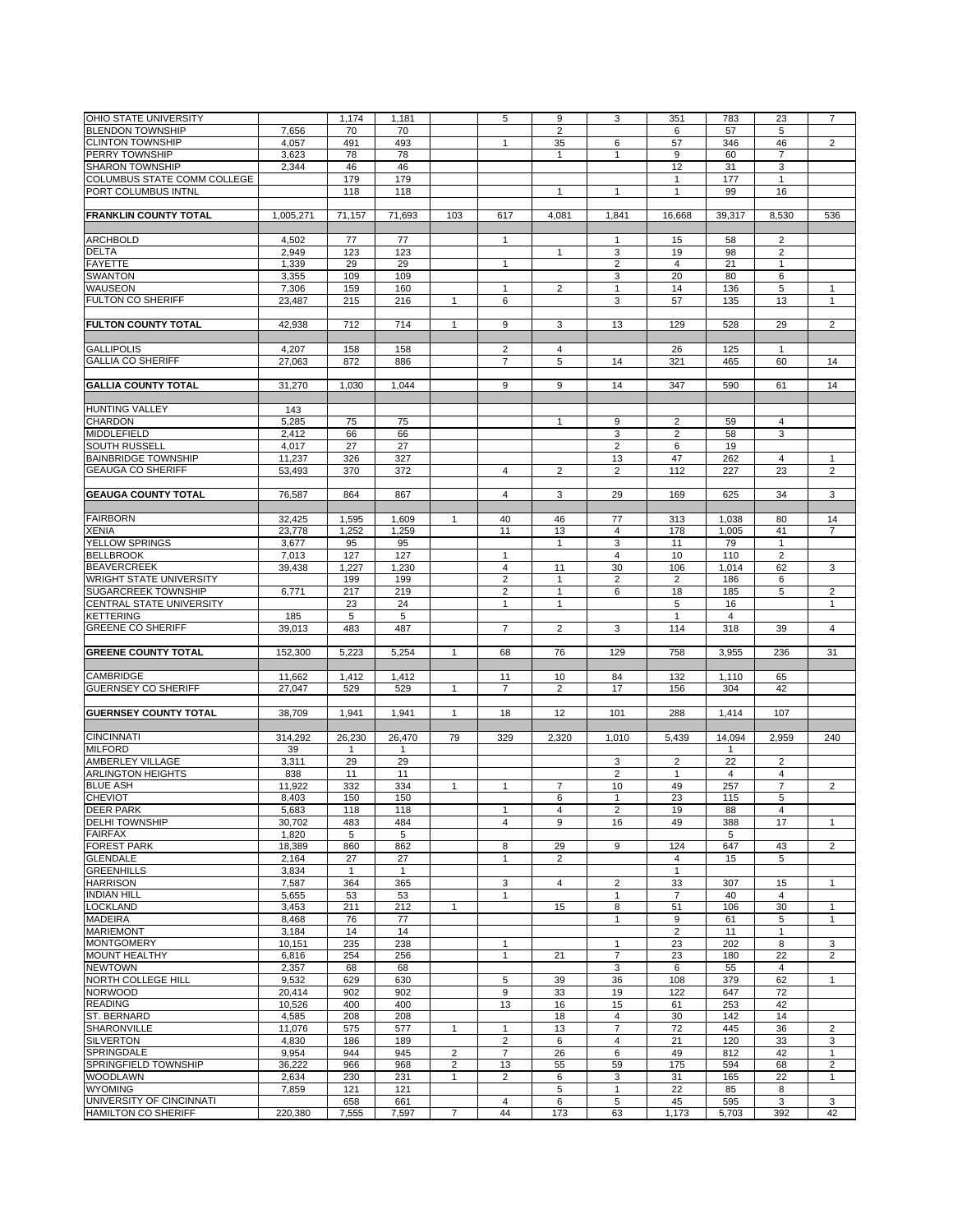| <b>HAMILTON COUNTY PA</b>                     |                  | 42                   | 42             |              | 1                    |                         |                      | $\overline{4}$    | 36           | 1              |                              |
|-----------------------------------------------|------------------|----------------------|----------------|--------------|----------------------|-------------------------|----------------------|-------------------|--------------|----------------|------------------------------|
| <b>HAMILTON COUNTY TOTAL</b>                  | 787,080          | 42,938               | 43,246         | 94           | 451                  | 2,813                   | 1,298                | 7,778             | 26,574       | 3,930          | 308                          |
|                                               |                  |                      |                |              |                      |                         |                      |                   |              |                |                              |
| <b>FINDLAY</b><br><b>MCCOMB</b>               | 40,193<br>1,729  | 1,995<br>51          | 2,005<br>51    |              | 23<br>1              | 26<br>1                 | 52<br>2              | 377<br>8          | 1,476<br>39  | 41             | 10                           |
| <b>HANCOCK CO SHERIFF</b>                     | 31,520           | 456                  | 462            |              | 3                    | 1                       | 17                   | 110               | 304          | 21             | 6                            |
|                                               |                  |                      |                |              |                      |                         |                      |                   |              |                |                              |
| <b>HANCOCK COUNTY TOTAL</b>                   | 73,442           | 2,502                | 2,518          |              | 27                   | 28                      | 71                   | 495               | 1,819        | 62             | 16                           |
| <b>ADA</b>                                    | 5,885            | 30                   | 30             |              |                      |                         |                      | 5                 | 25           |                |                              |
| <b>KENTON</b>                                 | 8,259            | 144                  | 144            |              | 5                    | $\overline{2}$          | 4                    | 30                | 102          | 1              |                              |
| <b>FOREST</b><br><b>HARDIN CO SHERIFF</b>     | 1,475<br>16,566  | 48<br>228            | 48<br>228      |              |                      | $\mathbf{1}$<br>3       | $\overline{2}$<br>2  | 12<br>95          | 30<br>119    | 3<br>9         |                              |
|                                               |                  |                      |                |              |                      |                         |                      |                   |              |                |                              |
| <b>HARDIN COUNTY TOTAL</b>                    | 32,185           | 450                  | 450            |              | 5                    | 6                       | 8                    | 142               | 276          | 13             |                              |
| CADIZ                                         | 3,386            | 90                   | 90             |              |                      | $\mathbf{1}$            |                      | 16                | 69           | 4              |                              |
| <b>JEWETT</b>                                 | 792              | 5                    | 5              |              | 3                    |                         |                      | $\overline{2}$    |              |                |                              |
| <b>HARRISON CO SHERIFF</b>                    | 11,767           | 200                  | 200            |              | 3                    | $\overline{2}$          | 8                    | 67                | 95           | 25             |                              |
| <b>HARRISON COUNTY TOTAL</b>                  | 15,945           | 295                  | 295            |              | 6                    | 3                       | 8                    | 85                | 164          | 29             |                              |
|                                               |                  |                      |                |              |                      |                         |                      |                   |              |                |                              |
| <b>NAPOLEON</b><br><b>HENRY CO SHERIFF</b>    | 9,177<br>15,000  | 428<br>94            | 431<br>96      |              | 6<br>$\mathbf{1}$    | $\mathbf{1}$            | 3                    | 79<br>32          | 328<br>57    | 11<br>4        | 3<br>$\overline{2}$          |
|                                               |                  |                      |                |              |                      |                         |                      |                   |              |                |                              |
| <b>HENRY COUNTY TOTAL</b>                     | 24,177           | 522                  | 527            |              | $\overline{7}$       | $\mathbf{1}$            | 3                    | 111               | 385          | 15             | 5                            |
| <b>GREENFIELD</b>                             | 5,134            | 690                  | 693            |              | $\overline{4}$       | $\overline{c}$          | 11                   | 124               | 500          | 49             | 3                            |
| <b>HILLSBORO</b>                              | 6,687            | 261                  | 262            |              | $\mathbf{1}$         | 5                       |                      | 28                | 225          | $\overline{2}$ | $\mathbf{1}$                 |
| <b>HIGHLAND CO SHERIFF</b>                    | 29,472           | 410                  | 412            | 1            |                      | 1                       | 14                   | 181               | 183          | 30             | $\overline{2}$               |
| <b>HIGHLAND COUNTY TOTAL</b>                  | 41,293           | 1,361                | 1,367          | $\mathbf{1}$ | 5                    | 8                       | 25                   | 333               | 908          | 81             | 6                            |
| <b>LOGAN</b>                                  |                  | 447                  | 448            |              | $\overline{2}$       |                         |                      |                   |              | 14             |                              |
| <b>HOCKING CO SHERIFF</b>                     | 7,090<br>21,761  | 345                  | 353            | 3            | 5                    | $\overline{c}$<br>3     | $\mathbf{1}$<br>8    | 69<br>114         | 359<br>180   | 32             | $\mathbf{1}$<br>8            |
|                                               |                  |                      |                |              |                      |                         |                      |                   |              |                |                              |
| <b>HOCKING COUNTY TOTAL</b>                   | 28,851           | 792                  | 801            | 3            | $\overline{7}$       | 5                       | 9                    | 183               | 539          | 46             | 9                            |
| LOUDONVILLE                                   | 67               | $\overline{c}$       | $\overline{2}$ |              |                      |                         |                      |                   | 2            |                |                              |
| <b>MILLERSBURG</b>                            | 3,567            | 89                   | 89             |              |                      |                         | 4                    | 13                | 67           | 5              |                              |
| <b>HOLMES CO SHERIFF</b>                      | 37,540           | 253                  | 255            |              | 3                    |                         | 9                    | 68                | 162          | 11             | $\overline{2}$               |
| <b>HOLMES COUNTY TOTAL</b>                    | 41,174           | 344                  | 346            |              | 3                    |                         | 13                   | 81                | 231          | 16             | $\overline{2}$               |
| <b>NEW LONDON</b>                             | 2,688            | 64                   | 64             |              | $\mathbf{1}$         |                         |                      | 14                | 49           |                |                              |
| <b>NORWALK</b>                                | 16,464           | 363                  | 363            |              |                      |                         |                      | 74                | 277          | 12             |                              |
| <b>WILLARD</b>                                | 6,854            | 189                  | 189            |              |                      | $\overline{2}$          | $\overline{2}$       | 27                | 157          | $\mathbf{1}$   |                              |
| <b>GREENWICH</b><br><b>PLYMOUTH</b>           | 1,554<br>867     | 11                   | 12             | $\mathbf{1}$ |                      |                         | 4                    | $\overline{2}$    | 4            |                | $\mathbf{1}$                 |
| <b>HURON CO SHERIFF</b>                       | 26,795           | 171                  | 171            |              |                      | 1                       |                      | 73                | 79           | 18             |                              |
| <b>HURON COUNTY TOTAL</b>                     |                  |                      |                |              |                      |                         |                      |                   |              |                |                              |
|                                               | 55,222           | 798                  | 799            | $\mathbf{1}$ | $\mathbf{1}$         | 3                       | 6                    | 190               | 566          | 31             | $\mathbf{1}$                 |
| <b>WELLSTON</b>                               | 6,055            | 81                   | 81             |              |                      | 1                       | 3                    | 20                | 54           | 3              |                              |
| <b>JACKSON CO SHERIFF</b>                     | 21,117           | 57                   | 59             |              |                      |                         | $\mathbf{1}$         | 30                | 23           | 3              | $\overline{2}$               |
| <b>JACKSON COUNTY TOTAL</b>                   | 27,172           | 138                  | 140            |              |                      | 1                       | 4                    | 50                | 77           | 6              | 2                            |
| <b>STEUBENVILLE</b>                           | 19,521           | 1,095                | 1,095          | $\mathbf{1}$ | 9                    | 36                      | 34                   | 136               | 836          | 43             |                              |
| MINGO JUNCTION                                | 3,474            | 93                   | 93             |              |                      | $\overline{2}$          | 14                   | 26                | 44           | 7              |                              |
| <b>TORONTO</b>                                | 5,489            | 98                   | 98             |              |                      |                         | 5                    | 16                | 73           | 4              |                              |
| <b>WINTERSVILLE</b><br>JEFFERSON CO SHERIFF   | 3,805<br>39,162  | 87<br>439            | 87<br>449      |              | $\overline{2}$<br>6  | $\overline{2}$          | $\overline{2}$<br>39 | 10<br>108         | 70<br>249    | 3<br>35        | 10                           |
|                                               |                  |                      |                |              |                      |                         |                      |                   |              |                |                              |
| JEFFERSON COUNTY TOTAL                        | 71,451           | 1,812                | 1,822          | 1            | 17                   | 40                      | 94                   | 296               | 1,272        | 92             | 10                           |
| <b>DANVILLE</b>                               | 1,102            | 3                    | 3              |              |                      |                         | 1                    | $\mathbf{1}$      |              | $\mathbf{1}$   |                              |
| <b>FREDERICKTOWN</b>                          | 2,538            | 90                   | 90             |              | $\overline{2}$       |                         |                      | 16                | 71           | $\mathbf{1}$   |                              |
| <b>KNOX COUNTY TOTAL</b>                      | 3,640            | 93                   | 93             |              | $\overline{2}$       |                         | 1                    | 17                | 71           | 2              |                              |
|                                               |                  |                      |                |              |                      |                         |                      |                   |              |                |                              |
| <b>MENTOR</b><br><b>EASTLAKE</b>              | 51,355<br>19,910 | 1,442<br>468         | 1,454<br>471   |              | 12<br>$\overline{2}$ | 29<br>15                | 16                   | 159<br>37         | 1,133<br>370 | 93<br>41       | 12                           |
| <b>FAIRPORT HARBOR</b>                        | 3,228            | 169                  | 171            |              | $\overline{2}$       | $\overline{c}$          | 3<br>4               | 36                | 120          | 5              | 3<br>$\overline{\mathbf{c}}$ |
| <b>KIRTLAND HILLS</b>                         | 702              | 9                    | 9              |              |                      |                         |                      | $\mathbf{1}$      | 8            |                |                              |
| MENTOR-ON-THE-LAKE<br><b>WAITE HILL</b>       | 8,297<br>510     | 96<br>$\overline{2}$ | 96<br>2        |              |                      | $\overline{4}$          | 1<br>1               | 6<br>$\mathbf{1}$ | 76           | 9              |                              |
| <b>WILLOUGHBY</b>                             | 22,503           | 498                  | 505            |              | 6                    | 6                       | 10                   | 92                | 344          | 40             | $\overline{7}$               |
| <b>WILLOWICK</b>                              | 14,181           | 249                  | 249            |              | 3                    | $\overline{c}$          | 5                    | 27                | 183          | 29             |                              |
| <b>NORTH PERRY</b><br><b>MADISON TOWNSHIP</b> | 931<br>16,503    | 389                  | 390            |              | 5                    | $\overline{\mathbf{c}}$ | 8                    | 58                | 299          | 17             | 1                            |
| LAKELAND COMMUNITY COLLEGE                    |                  | 19                   | 19             |              |                      |                         |                      |                   | 19           |                |                              |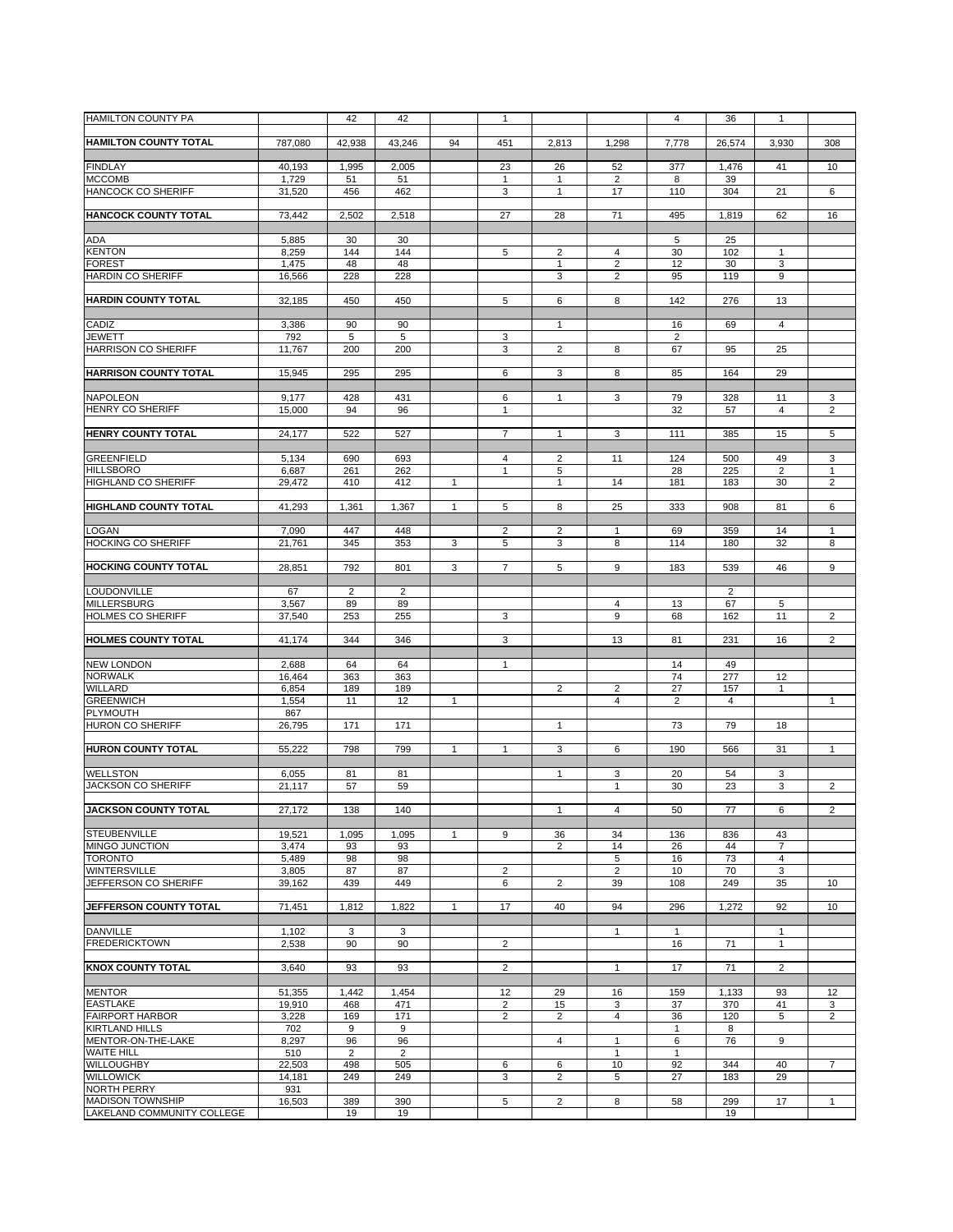| <b>KIRTLAND</b>              | 7,109   | 57             | 57             |                |                | 1              | 3                       | 14             | 39             |                |                |
|------------------------------|---------|----------------|----------------|----------------|----------------|----------------|-------------------------|----------------|----------------|----------------|----------------|
| <b>LAKE CO SHERIFF</b>       | 47,438  | 685            | 689            |                | $\mathbf{1}$   | 6              | 10                      | 99             | 526            | 43             | 4              |
|                              |         |                |                |                |                |                |                         |                |                |                |                |
| <b>LAKE COUNTY TOTAL</b>     | 192,667 | 4,083          | 4,112          |                | 31             | 67             | 61                      | 530            | 3,117          | 277            | 29             |
|                              |         |                |                |                |                |                |                         |                |                |                |                |
|                              |         |                |                |                |                |                |                         |                |                |                |                |
| <b>LAWRENCE CO SHERIFF</b>   | 51,391  | 117            | 117            |                |                |                | 9                       | 32             | 64             | 12             |                |
|                              |         |                |                |                |                |                |                         |                |                |                |                |
| <b>LAWRENCE COUNTY TOTAL</b> | 51,391  | 117            | 117            |                |                |                | 9                       | 32             | 64             | 12             |                |
|                              |         |                |                |                |                |                |                         |                |                |                |                |
| <b>REYNOLDSBURG</b>          | 6,228   | 241            | 242            |                | 3              | 9              | 5                       | 40             | 166            | 18             | $\mathbf{1}$   |
|                              |         |                |                |                |                |                |                         |                |                |                |                |
| <b>NEWARK</b>                | 46,766  | 2,609          | 2,652          |                | 29             | 56             | 29                      | 570            | 1,801          | 124            | 43             |
| <b>GRANVILLE</b>             | 5,243   | 67             | 67             |                |                |                | $\mathbf{1}$            | 13             | 52             | $\mathbf{1}$   |                |
| <b>HEATH</b>                 | 8,765   | 753            | 755            |                | $\overline{4}$ | 9              | 11                      | 61             | 450            | 218            | $\overline{2}$ |
| <b>HEBRON</b>                | 2,119   | 143            | 144            |                |                | $\mathbf{1}$   | $\overline{2}$          | 34             | 103            | 3              | 1              |
| <b>JOHNSTOWN</b>             | 3,757   | 118            | 120            |                | $\overline{2}$ | $\mathbf{1}$   |                         | 16             | 93             | 6              | $\sqrt{2}$     |
| <b>PATASKALA</b>             | 12,353  | 370            | 375            |                | $\overline{7}$ | $\overline{2}$ | 6                       | 108            | 222            | 25             | 5              |
| <b>UTICA</b>                 |         |                |                |                |                |                |                         | $\overline{7}$ |                |                |                |
|                              | 2,084   | 32             | 32             |                |                |                |                         |                | 21             | 4              |                |
| <b>UNION TOWNSHIP</b>        | 3,543   |                |                |                |                |                |                         |                |                |                |                |
| <b>BUCKEYE LAKE</b>          | 3,049   | 75             | 77             |                | 10             | 1              |                         | 33             | 20             | 11             | $\overline{2}$ |
| LICKING CO SHERIFF           | 59,026  | 724            | 727            |                | $\mathbf{1}$   | 5              | 9                       | 228            | 412            | 69             | 3              |
|                              |         |                |                |                |                |                |                         |                |                |                |                |
| <b>LICKING COUNTY TOTAL</b>  | 152,933 | 5,132          | 5,191          |                | 56             | 84             | 63                      | 1,110          | 3,340          | 479            | 59             |
|                              |         |                |                |                |                |                |                         |                |                |                |                |
|                              |         |                |                |                |                |                |                         |                |                |                |                |
| <b>BELLEFONTAINE</b>         | 13,040  | 750            | 750            | $\overline{2}$ | 5              | 12             | 69                      | 146            | 496            | 20             |                |
| <b>LOGAN CO SHERIFF</b>      | 33,596  | 302            | 302            | 5              |                | 3              | 9                       | 120            | 137            | 28             |                |
|                              |         |                |                |                |                |                |                         |                |                |                |                |
| <b>LOGAN COUNTY TOTAL</b>    | 46,636  | 1,052          | 1,052          | $\overline{7}$ | 5              | 15             | 78                      | 266            | 633            | 48             |                |
|                              |         |                |                |                |                |                |                         |                |                |                |                |
| <b>ELYRIA</b>                | 56,200  | 37             | 37             |                | $\mathbf{1}$   | 3              | 2                       | 5              | 24             | $\overline{2}$ |                |
| <b>VERMILION</b>             |         | 182            | 183            |                | $\overline{2}$ |                | 4                       |                |                | 6              | $\mathbf{1}$   |
|                              | 6,131   |                |                |                |                |                |                         | 35             | 135            |                |                |
| <b>AMHERST</b>               | 11.810  | 229            | 230            |                | $\mathbf{1}$   | 12             | 6                       | 31             | 176            | 3              | $\mathbf{1}$   |
| <b>AVON</b>                  | 14,887  | 218            | 220            |                | $\mathbf{1}$   | $\mathbf{1}$   | 11                      | 55             | 138            | 12             | $\overline{2}$ |
| <b>AVON LAKE</b>             | 20,242  | 137            | 139            |                | $\mathbf{1}$   | $\mathbf{1}$   | 13                      | 33             | 87             | $\overline{2}$ | $\overline{c}$ |
| LORAIN                       | 67,945  | 2,662          | 2,665          | 6              | 14             | 119            | 202                     | 661            | 1,499          | 161            | 3              |
| <b>NORTH RIDGEVILLE</b>      | 25,215  | 437            | 441            |                | $\overline{7}$ | 4              | 11                      | 88             | 306            | 21             | 4              |
| SHEFFIELD LAKE               | 9,175   | 225            | 226            |                |                | 3              | 5                       | 38             | 169            | 10             | $\mathbf{1}$   |
|                              |         |                |                |                |                |                |                         |                |                |                |                |
| <b>LORAIN CO SHERIFF</b>     | 68,172  | 1,244          | 1,264          |                | 20             | 21             | 20                      | 633            | 515            | 35             | 20             |
|                              |         |                |                |                |                |                |                         |                |                |                |                |
| <b>LORAIN COUNTY TOTAL</b>   | 279,777 | 5,371          | 5,405          | 6              | 47             | 164            | 274                     | 1,579          | 3,049          | 252            | 34             |
|                              |         |                |                |                |                |                |                         |                |                |                |                |
| <b>TOLEDO</b>                | 305,107 | 27,355         | 27,776         | 28             | 179            | 1,356          | 2,162                   | 7,101          | 13,331         | 3,198          | 421            |
| <b>SWANTON</b>               | 31      | -1             | 1              |                |                |                |                         |                | $\mathbf{1}$   |                |                |
| <b>MAUMEE</b>                | 14,478  | 564            | 566            |                | 3              | 3              | 2                       | 80             | 456            | 20             | $\overline{2}$ |
| OREGON                       |         |                |                |                |                |                |                         |                |                |                |                |
|                              | 19,277  | 293            | 293            |                |                |                | 9                       | 12             | 272            |                |                |
| <b>OTTAWA HILLS</b>          | 4,588   | 32             | 32             |                | $\mathbf{1}$   |                |                         | 9              | 19             | 3              |                |
| <b>SYLVANIA</b>              | 18,913  | 301            | 304            | $\mathbf{1}$   | 5              |                | 3                       | 46             | 233            | 13             | 3              |
|                              |         |                | 300            |                |                |                | $\mathbf{1}$            | 8              | 291            |                |                |
| SYLVANIA TOWNSHIP            | 25,936  | 300            |                |                |                |                |                         |                |                |                |                |
| <b>HOLLAND</b>               |         | 115            | 116            |                |                |                |                         | 12             |                |                | $\mathbf{1}$   |
|                              | 1,319   |                |                |                |                |                | $\overline{2}$          |                | 99             | 2              |                |
| UNIVERSITY OF TOLEDO         |         | 441            | 443            |                |                | $\mathbf{1}$   | 6                       | 100            | 325            | 9              | $\overline{2}$ |
| <b>WATERVILLE TOWNSHIP</b>   | 5,162   | 26             | 26             |                |                |                |                         | 6              | 20             |                |                |
| <b>LUCAS CO SHERIFF</b>      | 50,871  | 478            | 478            | 1              |                | $\mathbf{1}$   | 18                      | 69             | 389            |                |                |
|                              |         |                |                |                |                |                |                         |                |                |                |                |
| <b>LUCAS COUNTY TOTAL</b>    | 445,682 | 29,906         | 30,335         | 30             | 188            | 1,361          | 2,203                   | 7,443          | 15,436         | 3,245          | 429            |
|                              |         |                |                |                |                |                |                         |                |                |                |                |
|                              |         |                |                |                | $\overline{4}$ |                |                         |                |                |                |                |
| <b>LONDON</b>                | 9,332   | 317            | 318            |                |                | 4              | 6                       | 52             | 247            | 4              | 1              |
| <b>WEST JEFFERSON</b>        | 4,299   | 149            | 150            |                |                |                |                         | 30             | 111            | 8              | $\mathbf{1}$   |
| <b>MOUNT STERLING</b>        | 1,843   | 70             | 70             | 1              |                |                | 1                       | 9              | 56             | 3              |                |
| <b>PLAIN CITY</b>            | 2,235   | 30             | 30             |                | 2              |                |                         | 3              | 21             | 4              |                |
| SOUTH SOLON                  | 392     |                |                |                |                |                |                         |                |                |                |                |
|                              |         |                |                |                |                |                |                         |                |                |                |                |
| <b>MADISON COUNTY TOTAL</b>  | 18,101  | 566            | 568            | $\mathbf{1}$   | 6              | $\overline{4}$ | $\overline{7}$          | 94             | 435            | 19             | $\overline{2}$ |
|                              |         |                |                |                |                |                |                         |                |                |                |                |
|                              |         |                |                |                |                |                |                         |                |                |                |                |
| <b>BOARDMAN</b>              | 41.172  | 2,366          | 2,376          |                | 14             | 57             | 17                      | 325            | 1,777          | 176            | 10             |
| YOUNGSTOWN                   | 77,747  | 5,622          | 5,729          | 37             | 60             | 346            | 476                     | 1,718          | 2,220          | 765            | 107            |
| WASHINGTONVILLE              | 350     | 11             | 11             |                |                |                |                         | $\overline{2}$ | 9              |                |                |
| <b>CAMPBELL</b>              | 8,995   | 228            | 228            | $\mathbf{1}$   | 3              | 13             | $\overline{4}$          | 85             | 101            | 21             |                |
| CANFIELD                     | 7,194   | 133            | 133            |                | $\mathbf{1}$   | $\mathbf{1}$   |                         | 14             | 113            | $\overline{4}$ |                |
| <b>LOWELLVILLE</b>           | 1,207   | 3              | 3              |                |                |                |                         |                | $\overline{2}$ | $\mathbf{1}$   |                |
| POLAND VILLAGE               |         |                |                |                |                |                |                         | $\overline{4}$ |                |                |                |
|                              | 2,769   | 33             | 33             |                |                |                | 4                       |                | 23             | $\overline{2}$ |                |
| <b>SEBRING</b>               | 4,755   | 218            | 218            |                |                |                | 6                       | 44             | 154            | 14             |                |
| <b>STRUTHERS</b>             | 11,326  | 601            | 605            |                |                | 13             | 5                       | 144            | 399            | 40             | $\overline{4}$ |
| <b>NEW MIDDLETOWN</b>        | 1,631   | 29             | 29             |                |                |                |                         | 9              | 20             |                |                |
| <b>BEAVER TOWNSHIP</b>       | 6,181   | 224            | 224            |                | $\mathbf{1}$   | $\mathbf{1}$   | $\mathbf{1}$            | 77             | 127            | 17             |                |
| YOUNGSTOWN STATE UNIVERSITY  |         | 271            | 272            |                |                |                |                         | 20             | 243            | 8              | 1              |
| <b>SMITH TOWNSHIP</b>        | 4,966   | 124            | 124            |                | $\overline{2}$ | 3              | 10                      | 24             | 74             | 11             |                |
|                              | 6,138   | 82             | 82             |                |                | $\overline{2}$ | 3                       | 32             | 41             | $\overline{4}$ |                |
| <b>SPRINGFIELD TOWNSHIP</b>  |         |                |                |                |                |                |                         |                |                |                |                |
| <b>GOSHEN TOWNSHIP</b>       | 3,442   | 126            | 126            |                |                |                | 4                       | 37             | 80             | 5              |                |
| <b>MILTON TOWNSHIP</b>       | 2,892   | 79             | 79             |                | $\overline{2}$ |                | $\overline{\mathbf{c}}$ | 22             | 45             | 8              |                |
| <b>JACKSON TOWNSHIP</b>      | 2,278   | 70             | 70             |                |                |                | 3                       | 18             | 46             | 3              |                |
| POLAND TOWNSHIP              | 11,579  | 43             | 43             |                |                |                |                         | 10             | 32             | 1              |                |
| <b>COITSVILLE TOWNSHIP</b>   | 1,647   | 49             | 49             |                |                | $\mathbf{1}$   | $\mathbf{1}$            | 19             | 24             | 4              |                |
| <b>ALLIANCE</b>              | 58      | $\overline{2}$ | $\overline{2}$ |                |                |                |                         |                | $\overline{c}$ |                |                |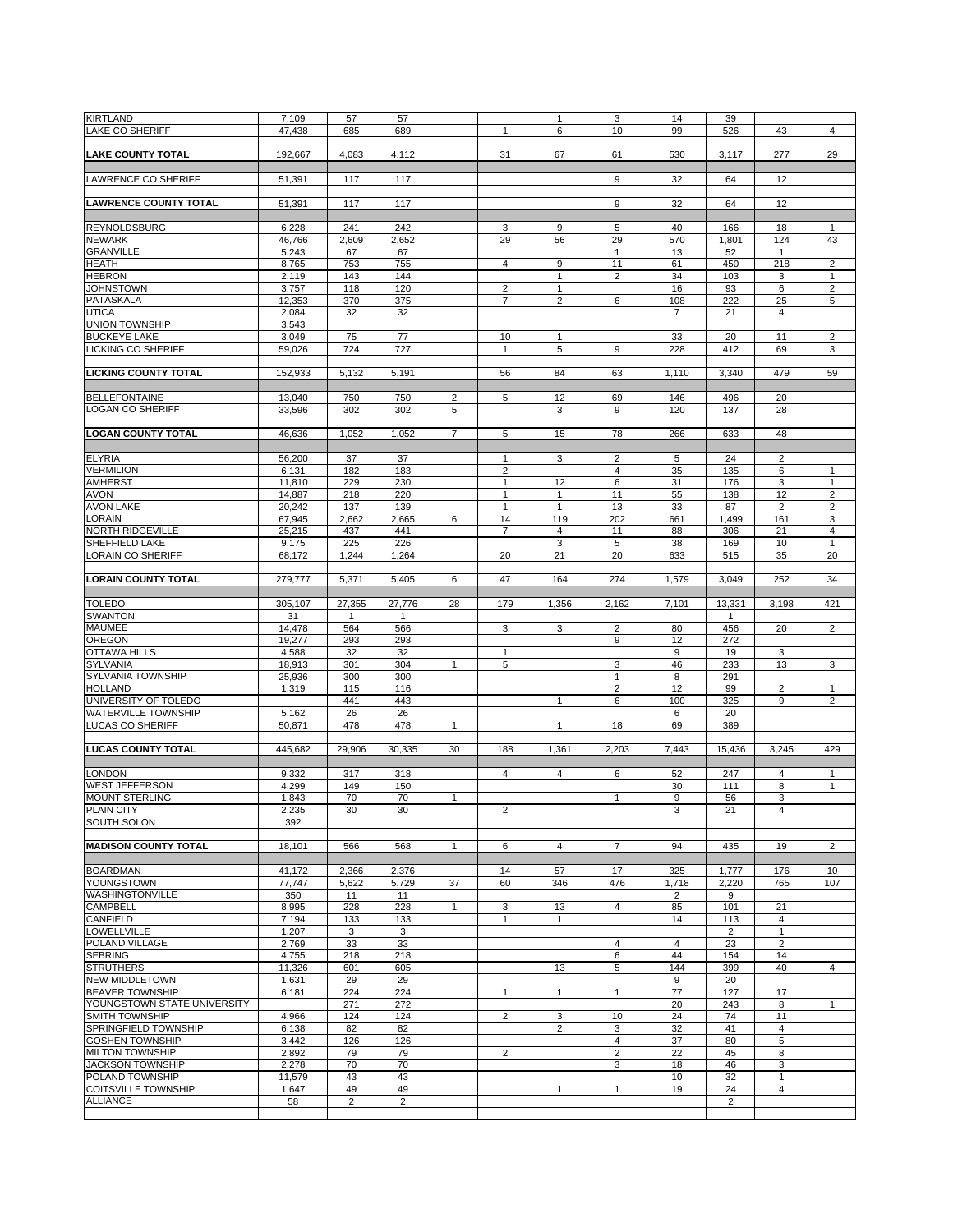| <b>MAHONING COUNTY TOTAL</b>                      | 196,327         | 10,314         | 10,436              | 38           | 83                  | 437            | 536            | 2,604                 | 5,532                | 1,084          | 122                            |
|---------------------------------------------------|-----------------|----------------|---------------------|--------------|---------------------|----------------|----------------|-----------------------|----------------------|----------------|--------------------------------|
|                                                   |                 |                |                     |              |                     |                |                |                       |                      |                |                                |
| <b>MARION</b>                                     | 37,152          | 1,623          | 1,629               | 1            | 24                  | 27             | 32             | 353                   | 1,153                | 33             | 6                              |
| <b>MARION CO SHERIFF</b>                          | 29,187          | 729            | 734                 |              | $\mathbf{1}$        | $\overline{7}$ | 4              | 211                   | 477                  | 29             | 5                              |
| <b>MARION COUNTY TOTAL</b>                        | 66,339          | 2,352          | 2,363               | $\mathbf{1}$ | 25                  | 34             | 36             | 564                   | 1,630                | 62             | 11                             |
|                                                   |                 |                |                     |              |                     |                |                |                       |                      |                |                                |
| <b>WADSWORTH</b>                                  | 19,716          | 435            | 442                 |              | 5                   | $\mathbf{1}$   | $\overline{7}$ | 76                    | 322                  | 24             | $\overline{7}$                 |
| <b>SEVILLE</b>                                    | 2,445           | 68             | 68                  |              |                     |                | 4              | 14                    | 47                   | 3              |                                |
| MONTVILLE TOWNSHIP                                | 6,574           | 92             | 92                  |              |                     | 1              | $\overline{2}$ | 13                    | 72                   | 4              |                                |
| <b>MEDINA TOWNSHIP</b><br><b>RITTMAN</b>          | 8,400<br>117    | 130<br>1       | 130<br>$\mathbf{1}$ |              |                     |                |                | 20                    | 102<br>$\mathbf{1}$  | 8              |                                |
| <b>CRESTON</b>                                    | 36              | $\mathbf{1}$   | $\mathbf{1}$        |              |                     |                |                |                       | $\mathbf{1}$         |                |                                |
| <b>MEDINA CO SHERIFF</b>                          | 58,844          | 40             | 40                  |              |                     | $\mathbf{1}$   | $\overline{2}$ | 27                    | 10                   |                |                                |
|                                                   |                 |                |                     |              |                     |                |                |                       |                      |                |                                |
| <b>MEDINA COUNTY TOTAL</b>                        | 96.132          | 767            | 774                 |              | 5                   | 3              | 15             | 150                   | 555                  | 39             | $\overline{7}$                 |
|                                                   |                 |                |                     |              |                     |                |                |                       |                      |                |                                |
| <b>MIDDLEPORT</b><br><b>MEIGS CO SHERIFF</b>      | 2,517<br>20,779 | 5<br>302       | 5<br>308            |              | 6                   | 1              | 8              | $\overline{2}$<br>130 | 3<br>136             | 21             | 6                              |
|                                                   |                 |                |                     |              |                     |                |                |                       |                      |                |                                |
| <b>MEIGS COUNTY TOTAL</b>                         | 23,296          | 307            | 313                 |              | 6                   | $\mathbf{1}$   | 8              | 132                   | 139                  | 21             | 6                              |
|                                                   |                 |                |                     |              |                     |                |                |                       |                      |                |                                |
| <b>CELINA</b>                                     | 10,273          | 447            | 451                 |              | $\overline{7}$      | $\overline{2}$ | 17             | 74                    | 334                  | 13             | $\overline{4}$                 |
| <b>COLDWATER</b>                                  | 4,446           | 89             | 89                  |              |                     |                | $\overline{2}$ | 19                    | 64                   | 4              |                                |
| <b>FORT RECOVERY</b>                              | 1,319           | 33             | 33                  |              |                     |                |                | 16                    | 17                   |                |                                |
| <b>ROCKFORD</b><br>ST. HENRY                      | 1,118<br>2,324  | 8<br>14        | 8<br>14             |              |                     |                | 1              | $\overline{2}$<br>3   | $\overline{4}$<br>10 | $\overline{2}$ |                                |
| <b>MERCER CO SHERIFF</b>                          | 21,613          | 292            | 292                 |              | $\overline{4}$      |                | 4              | 54                    | 210                  | 20             |                                |
|                                                   |                 |                |                     |              |                     |                |                |                       |                      |                |                                |
| <b>MERCER COUNTY TOTAL</b>                        | 41,093          | 883            | 887                 |              | 11                  | $\overline{2}$ | 24             | 168                   | 639                  | 39             | $\overline{4}$                 |
|                                                   |                 |                |                     |              |                     |                |                |                       |                      |                |                                |
| <b>BRADFORD</b>                                   | 1,036           | 6              | 6                   |              |                     |                |                | 3                     | 3                    |                |                                |
| <b>PIQUA</b>                                      | 20,783          | 1,595          | 1,606               | 1            | 17                  | 16             | 11             | 266                   | 1,230                | 54             | 11                             |
| <b>TIPP CITY</b><br><b>TROY</b>                   | 9,305           | 292<br>937     | 293<br>941          |              | $\overline{4}$      | 3<br>12        | 3<br>16        | 32<br>117             | 245                  | 5<br>27        | $\mathbf{1}$<br>$\overline{4}$ |
| <b>COVINGTON</b>                                  | 22,193<br>2,564 | 48             | 48                  |              | 7<br>$\overline{2}$ |                |                | 12                    | 758<br>34            |                |                                |
| <b>HUBER HEIGHTS</b>                              | 200             | $\overline{7}$ | $\overline{7}$      |              |                     |                |                | $\mathbf{1}$          | 5                    | $\mathbf{1}$   |                                |
| <b>MIAMI CO SHERIFF</b>                           | 44,745          | 568            | 578                 |              | $\overline{4}$      | 3              | 28             | 186                   | 310                  | 37             | 10                             |
|                                                   |                 |                |                     |              |                     |                |                |                       |                      |                |                                |
| <b>MIAMI COUNTY TOTAL</b>                         | 100,826         | 3,453          | 3,479               | 1            | 34                  | 34             | 58             | 617                   | 2,585                | 124            | 26                             |
|                                                   |                 |                |                     |              |                     |                |                |                       |                      |                |                                |
| <b>WOODSFIELD</b>                                 | 2,560           | $\mathbf{1}$   | $\mathbf{1}$        |              |                     |                |                | $\mathbf{1}$          |                      |                |                                |
| <b>MONROE COUNTY TOTAL</b>                        | 2,560           | $\mathbf{1}$   | $\mathbf{1}$        |              |                     |                |                | $\mathbf{1}$          |                      |                |                                |
|                                                   |                 |                |                     |              |                     |                |                |                       |                      |                |                                |
| <b>DAYTON</b>                                     | 160,363         | 13,028         | 13,171              | 32           | 142                 | 851            | 513            | 3,234                 | 6,045                | 2,211          | 143                            |
| <b>CENTERVILLE</b>                                | 23,132          | 519            | 519                 |              | $\overline{4}$      | $\overline{7}$ | 12             | 84                    | 387                  | 25             |                                |
| <b>GERMANTOWN</b>                                 | 5,172           | 131            | 132                 |              |                     | $\mathbf{1}$   | $\overline{2}$ | 29                    | 85                   | 14             | $\mathbf{1}$                   |
| <b>KETTERING</b>                                  | 55,743          | 1,978          | 1,987               | 3            | 30                  | 32             | 8              | 346                   | 1,424                | 135            | 9                              |
| <b>MIAMISBURG</b><br><b>OAKWOOD</b>               | 19,818<br>8,821 | 941<br>150     | 947<br>150          |              | 8<br>1              | 19             | 22<br>4        | 211<br>28             | 559<br>116           | 122<br>1       | 6                              |
| VANDALIA                                          | 14,310          | 398            | 404                 |              | $\overline{4}$      | $\overline{4}$ | 3              | 77                    | 287                  | 23             | 6                              |
| <b>HUBER HEIGHTS</b>                              | 38,046          | 1,383          | 1,395               |              | 20                  | 29             | 32             | 191                   | 999                  | 112            | 12                             |
| <b>WEST CARROLLTON</b>                            | 13,305          | 638            | 649                 |              | 8                   | 8              | 27             | 141                   | 338                  | 116            | 11                             |
| <b>BROOKVILLE</b>                                 | 5,307           | 100            | 100                 |              | 3                   |                |                | 26                    | 66                   | 5              |                                |
| <b>ENGLEWOOD</b>                                  | 12,604          | 469            | 470                 |              | 6                   | 10             | 8              | 51                    | 372                  | 21             | $\mathbf{1}$                   |
| <b>NEW LEBANON</b>                                | 4,230           | 8              | 8                   |              |                     |                | $\mathbf{1}$   | $\mathbf{1}$          | 6                    |                |                                |
| <b>RIVERSIDE</b>                                  | 22,879          | 1,102          | 1,112               |              | b                   | 27             | 28             | 255                   | 629                  | 158            | 1υ                             |
| <b>GERMAN TOWNSHIP</b><br>PERRY TOWNSHIP          | 3,183           | 70             | 71                  |              | $\mathbf{1}$        |                | 3              | 15                    | 45                   | 6              | $\mathbf{1}$                   |
| SINCLAIR COMMUNITY COLLEGE                        | 3,767           | 107            | 107                 |              |                     |                |                | $\overline{4}$        | 103                  |                |                                |
| CARLISLE                                          | 315             | $\overline{4}$ | $\overline{4}$      |              |                     |                |                | $\mathbf{1}$          | 3                    |                |                                |
| SPRINGBORO                                        | 245             | $\overline{4}$ | $\overline{4}$      |              |                     |                |                | $\mathbf{1}$          | 3                    |                |                                |
|                                                   |                 |                |                     |              |                     |                |                |                       |                      |                |                                |
| <b>MONTGOMERY COUNTY TOTAL</b>                    | 391,240         | 21,030         | 21,230              | 36           | 232                 | 988            | 663            | 4,695                 | 11,467               | 2,949          | 200                            |
|                                                   |                 |                |                     |              |                     |                |                |                       |                      |                |                                |
| <b>MCCONNELSVILLE</b><br><b>MORGAN CO SHERIFF</b> | 1,783           | 18             | 18                  |              | $\mathbf{1}$        |                | 3              | 5                     | 10                   |                |                                |
|                                                   | 13,165          | 134            | 136                 |              |                     |                | 1              | 29                    | 81                   | 22             | $\overline{2}$                 |
| <b>MORGAN COUNTY TOTAL</b>                        | 14,948          | 152            | 154                 |              | $\mathbf{1}$        |                | 4              | 34                    | 91                   | 22             | $\overline{2}$                 |
|                                                   |                 |                |                     |              |                     |                |                |                       |                      |                |                                |
| <b>MOUNT GILEAD</b>                               | 3,594           | 121            | 121                 |              | $\mathbf{1}$        |                | 2              | 24                    | 85                   | 9              |                                |
| CARDINGTON                                        | 2,024           | 16             | 16                  |              | $\mathbf{1}$        |                | 3              | $\overline{2}$        | 9                    | $\mathbf{1}$   |                                |
| MORROW CO SHERIFF                                 | 28,189          | 262            | 262                 |              | $\overline{2}$      |                | $\overline{2}$ | 119                   | 127                  | 12             |                                |
| <b>MORROW COUNTY TOTAL</b>                        | 33,807          | 399            | 399                 |              | $\overline{4}$      |                | $\overline{7}$ | 145                   | 221                  | 22             |                                |
|                                                   |                 |                |                     |              |                     |                |                |                       |                      |                |                                |
| ZANESVILLE                                        | 25,335          | 1,419          | 1,426               |              | 12                  | 41             | 13             | 243                   | 1,059                | 51             | $\overline{7}$                 |
| <b>FRAZEYSBURG</b>                                | 1,295           | 5              | 5                   |              |                     |                | $\mathbf{1}$   | $\mathbf{1}$          | 3                    |                |                                |
| <b>NEW CONCORD</b>                                | 2,680           | 6              | 6                   |              |                     |                | 1              | 3                     | 1                    | $\mathbf{1}$   |                                |
| <b>ROSEVILLE</b>                                  | 762             | 14             | 14                  |              |                     |                |                | 6                     | 8                    |                |                                |
| SOUTH ZANESVILLE                                  | 1,984           | 20             | 21                  |              |                     |                |                | 2                     | 17                   | $\mathbf{1}$   | $\mathbf{1}$                   |
| MUSKINGUM COLLEGE                                 |                 | 19             | 19                  |              |                     |                |                | 9                     | 10                   |                |                                |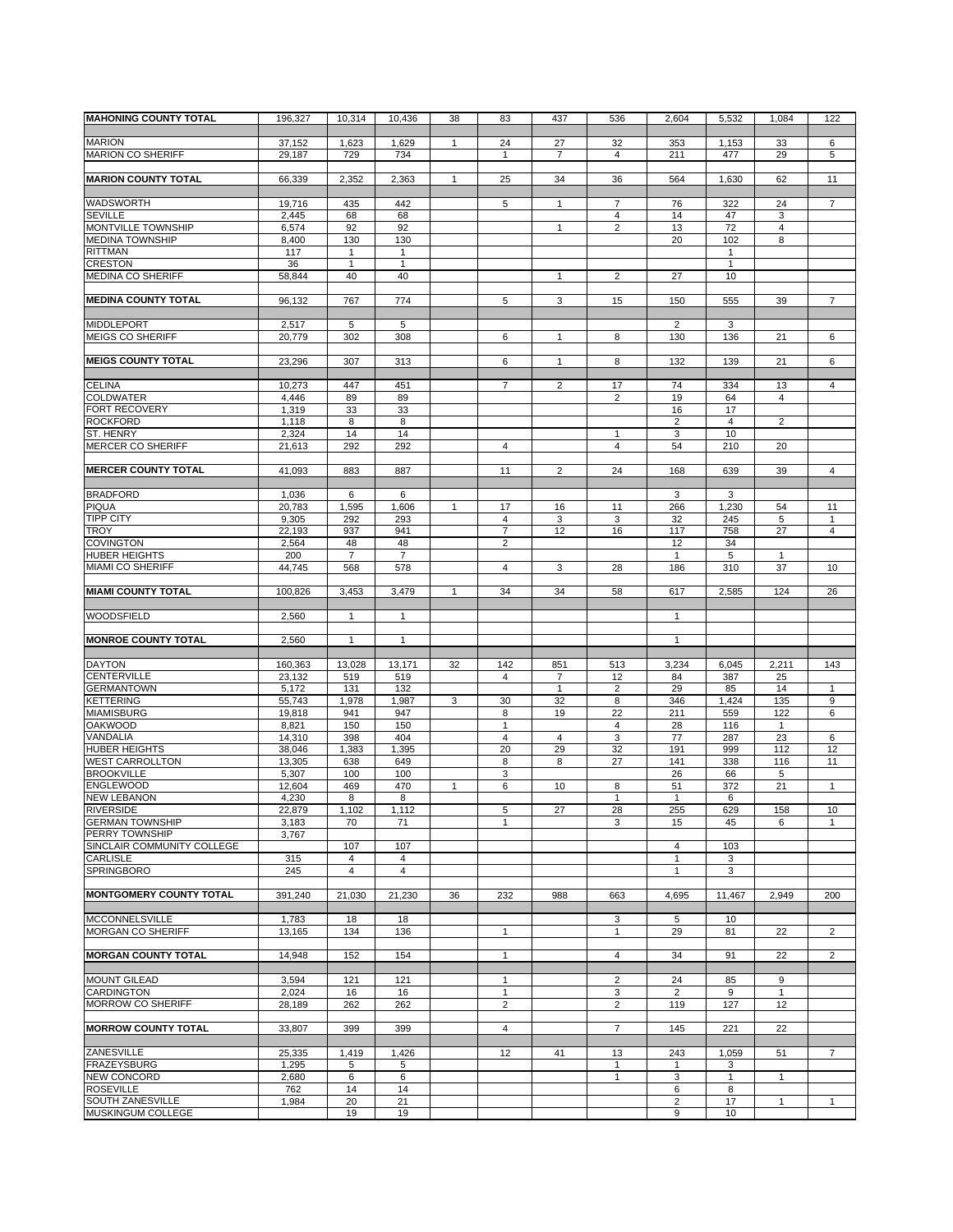| <b>MUSKINGUM CO SHERIFF</b>                     | 53,651           | 1,058          | 1,065          | $\mathbf{1}$                   | 17                | 12             | 5                             | 209            | 730            | 84                   | $\overline{7}$ |
|-------------------------------------------------|------------------|----------------|----------------|--------------------------------|-------------------|----------------|-------------------------------|----------------|----------------|----------------------|----------------|
| <b>MUSKINGUM COUNTY TOTAL</b>                   | 85,707           | 2,541          | 2,556          | $\mathbf{1}$                   | 29                | 53             | 20                            | 473            | 1,828          | 137                  | 15             |
| NOBLE CO SHERIFF                                | 14,027           | $\overline{2}$ | 2              |                                |                   |                |                               | $\overline{2}$ |                |                      |                |
| <b>NOBLE COUNTY TOTAL</b>                       | 14,027           | $\overline{2}$ | 2              |                                |                   |                |                               | 2              |                |                      |                |
| PORT CLINTON                                    | 6,332            | 226            | 226            |                                | 5                 |                |                               | 37             | 179            | 5                    |                |
| OTTAWA COUNTY TOTAL                             | 6,332            | 226            | 226            |                                | 5                 |                |                               | 37             | 179            | 5                    |                |
| PAULDING                                        | 3,416            | 21             | 21             |                                |                   |                |                               | 1              | 20             |                      |                |
| <b>PAYNE</b>                                    | 1,145            | 6              | 6              |                                |                   |                | 1                             | $\overline{2}$ | 3              |                      |                |
| PAULDING CO SHERIFF                             | 14,934           | 190            | 190            |                                | $\overline{2}$    | 1              | 13                            | 36             | 138            |                      |                |
| <b>PAULDING COUNTY TOTAL</b>                    | 19,495           | 217            | 217            |                                | $\overline{2}$    | $\mathbf{1}$   | 14                            | 39             | 161            |                      |                |
| <b>ROSEVILLE</b>                                | 1172             | 22             | 22             |                                |                   |                | $\mathbf{1}$                  | 9              | 12             |                      |                |
| <b>NEW LEXINGTON</b><br><b>THORNVILLE</b>       | 4,656<br>842     | 200            | 201            | $\overline{2}$                 |                   | 3              | $\overline{2}$                | 29             | 152            | 12                   | $\mathbf{1}$   |
| PERRY CO SHERIFF                                | 25,886           | 324            | 327            | $\mathbf{1}$                   | 5                 |                | 5                             | 97             | 178            | 38                   | 3              |
|                                                 |                  |                |                |                                |                   |                |                               |                |                |                      |                |
| PERRY COUNTY TOTAL                              | 32,556           | 546            | 550            | 3                              | 5                 | 3              | 8                             | 135            | 342            | 50                   | $\overline{4}$ |
| <b>CIRCLEVILLE</b>                              | 13,371           | 1,016          | 1,021          | 1                              | 13                | 6              | 24                            | 232            | 698            | 42                   | 5              |
| <b>SOUTH BLOOMFIELD</b>                         | 1,441            | 62             | 62             |                                | 6                 | $\mathbf{1}$   |                               | $\overline{7}$ | 47             | $\overline{1}$       |                |
| PICKAWAY CO SHERIFF                             | 38,868           | 1,122          | 1,137          |                                | $\overline{4}$    | 5              | 49                            | 396            | 621            | 47                   | 15             |
| PICKAWAY COUNTY TOTAL                           | 53,680           | 2,200          | 2,220          | 1                              | 23                | 12             | 73                            | 635            | 1,366          | 90                   | 20             |
| WAVERLY                                         | 4,464            | 327            | 327            |                                |                   |                | 1                             | 29             | 291            | 6                    |                |
| PIKE CO SHERIFF                                 | 23,842           | 361            | 367            |                                | $\mathbf{1}$      | $\overline{2}$ | $\overline{4}$                | 106            | 196            | 52                   | 6              |
|                                                 |                  |                |                |                                |                   |                |                               |                |                |                      |                |
| PIKE COUNTY TOTAL                               | 28,306           | 688            | 694            |                                | $\mathbf{1}$      | $\overline{2}$ | 5                             | 135            | 487            | 58                   | 6              |
| <b>AURORA</b>                                   | 14,363           | 216            | 216            | $\mathbf{1}$                   |                   | $\mathbf{1}$   | 4                             | 45             | 159            | 6                    |                |
| <b>KENT</b><br><b>RAVENNA</b>                   | 27,613<br>11,508 | 908<br>608     | 975<br>608     |                                | 11                | 19<br>5        | 44<br>$\overline{\mathbf{c}}$ | 201<br>109     | 571<br>453     | 62<br>39             | 67             |
| <b>WINDHAM</b>                                  | 2,763            | 194            | 194            |                                | 4                 | 3              | 4                             | 33             | 139            | 11                   |                |
| <b>BRADY LAKE</b>                               | 504              | 9              | 9              |                                |                   |                |                               |                | 9              |                      |                |
| KENT STATE UNIVERSITY                           |                  | 241            | 241            |                                |                   | 3              | $\mathbf{1}$                  | 28             | 209            |                      |                |
| <b>STREETSBORO</b><br><b>BRIMFIELD TOWNSHIP</b> | 13,906<br>7,936  | 488<br>237     | 495<br>237     | 5                              | 4<br>$\mathbf{1}$ | 6              | 3<br>$\overline{2}$           | 58<br>43       | 407<br>179     | 10<br>$\overline{7}$ | $\overline{7}$ |
| <b>MOGADORE</b>                                 | 954              | 19             | 19             |                                |                   |                |                               | 3              | 16             |                      |                |
| <b>TALLMADGE</b>                                | 242              | 6              | 6              |                                |                   |                |                               | $\overline{2}$ | $\overline{4}$ |                      |                |
| PORTAGE CO SHERIFF                              | 75,043           | 1,738          | 1,745          | $\overline{2}$                 | 18                | 21             | 10                            | 534            | 1,028          | 125                  | $\overline{7}$ |
| PORTAGE COUNTY TOTAL                            | 154,832          | 4,664          | 4,745          | 8                              | 38                | 58             | 70                            | 1,056          | 3,174          | 260                  | 81             |
| <b>EATON</b>                                    | 8,219            | 379            | 381            |                                | $\mathbf{1}$      | $\overline{c}$ | 11                            | 39             | 311            | 15                   | $\overline{2}$ |
| <b>NEW PARIS</b>                                | 1,557            | 16             | 16             |                                |                   |                |                               | $\overline{4}$ | 11             | $\mathbf{1}$         |                |
| PREBLE CO SHERIFF                               | 31,887           | 537            | 539            | $\mathbf{1}$                   | 4                 | 4              | 15                            | 160            | 320            | 33                   | 2              |
| <b>PREBLE COUNTY TOTAL</b>                      | 41,663           | 932            | 936            | 1                              | 5                 | 6              | 26                            | 203            | 642            | 49                   | $\overline{4}$ |
| PUTNAM CO SHERIFF                               | 26,927           | 73             | 74             | $\mathbf{1}$                   |                   |                | 3                             | 20             | 48             | 1                    | $\mathbf{1}$   |
| <b>PUTNAM COUNTY TOTAL</b>                      | 26,927           | 73             | 74             | $\mathbf{1}$                   |                   |                | 3                             | 20             | 48             | 1                    | 1              |
|                                                 |                  |                |                |                                |                   |                |                               |                |                |                      |                |
| <b>MANSFIELD</b><br><b>CRESTLINE</b>            | 50,579<br>3      | 3,504          | 3,532          |                                | 31                | 94             | 36                            | 906            | 2,217          | 220                  | 28             |
| <b>ONTARIO</b>                                  | 5,264            | 533            | 533            |                                | 3                 | 3              | 3                             | 28             | 481            | 15                   |                |
| PLYMOUTH                                        | 997              | 3              | 3              |                                | $\mathbf{1}$      |                |                               | $\mathbf{1}$   | $\mathbf{1}$   |                      |                |
| SHELBY<br><b>BELLVILLE</b>                      | 9,484<br>1,750   | 509<br>78      | 510<br>78      |                                | $\overline{2}$    | $\overline{7}$ | 3<br>3                        | 53<br>11       | 434<br>62      | 10<br>$\overline{2}$ | $\mathbf{1}$   |
| <b>BUTLER</b>                                   | 906              | $\mathbf{1}$   | $\mathbf{1}$   |                                |                   |                |                               |                | $\mathbf{1}$   |                      |                |
| <b>LEXINGTON</b>                                | 4,106            | 71             | 71             |                                |                   |                | 1                             | 25             | 44             | 1                    |                |
| RICHLAND CO SHERIFF                             | 55,063           | 1,253          | 1,259          | $\overline{2}$                 | 14                | 11             | 14                            | 355            | 818            | 39                   | 6              |
| RICHLAND COUNTY TOTAL                           | 128,152          | 5,952          | 5,987          | $\overline{2}$                 | 51                | 115            | 60                            | 1,379          | 4,058          | 287                  | 35             |
|                                                 |                  |                |                |                                |                   |                |                               |                |                |                      |                |
| CHILLICOTHE<br>ROSS CO SHERIFF                  | 22,049<br>52,450 | 2,302<br>1,966 | 2,316<br>1,980 | $\overline{2}$<br>$\mathbf{1}$ | 12<br>25          | 30<br>11       | 16<br>18                      | 300<br>485     | 1,852<br>1,269 | 90<br>157            | 14<br>14       |
|                                                 |                  |                |                |                                |                   |                |                               |                |                |                      |                |
| <b>ROSS COUNTY TOTAL</b>                        | 74,499           | 4,268          | 4,296          | 3                              | 37                | 41             | 34                            | 785            | 3,121          | 247                  | 28             |
| <b>CLYDE</b>                                    | 6,104            | 194            | 194            |                                | $\mathbf{1}$      | 1              | 5                             | 25             | 156            | 6                    |                |
| <b>FREMONT</b>                                  | 17,189           | 1,285          | 1,290          |                                | $\mathbf{1}$      | 32             | 22                            | 213            | 993            | 24                   | 5              |
| <b>GIBSONBURG</b>                               | 2,473            | 126            | 126            |                                |                   | $\mathbf{1}$   | 4                             | 27             | 89             | 5                    |                |
| <b>SANDUSKY COUNTY TOTAL</b>                    | 25,766           | 1,605          | 1,610          |                                | $\overline{c}$    | 34             | 31                            | 265            | 1,238          | 35                   | 5              |
|                                                 |                  |                |                |                                |                   |                |                               |                |                |                      |                |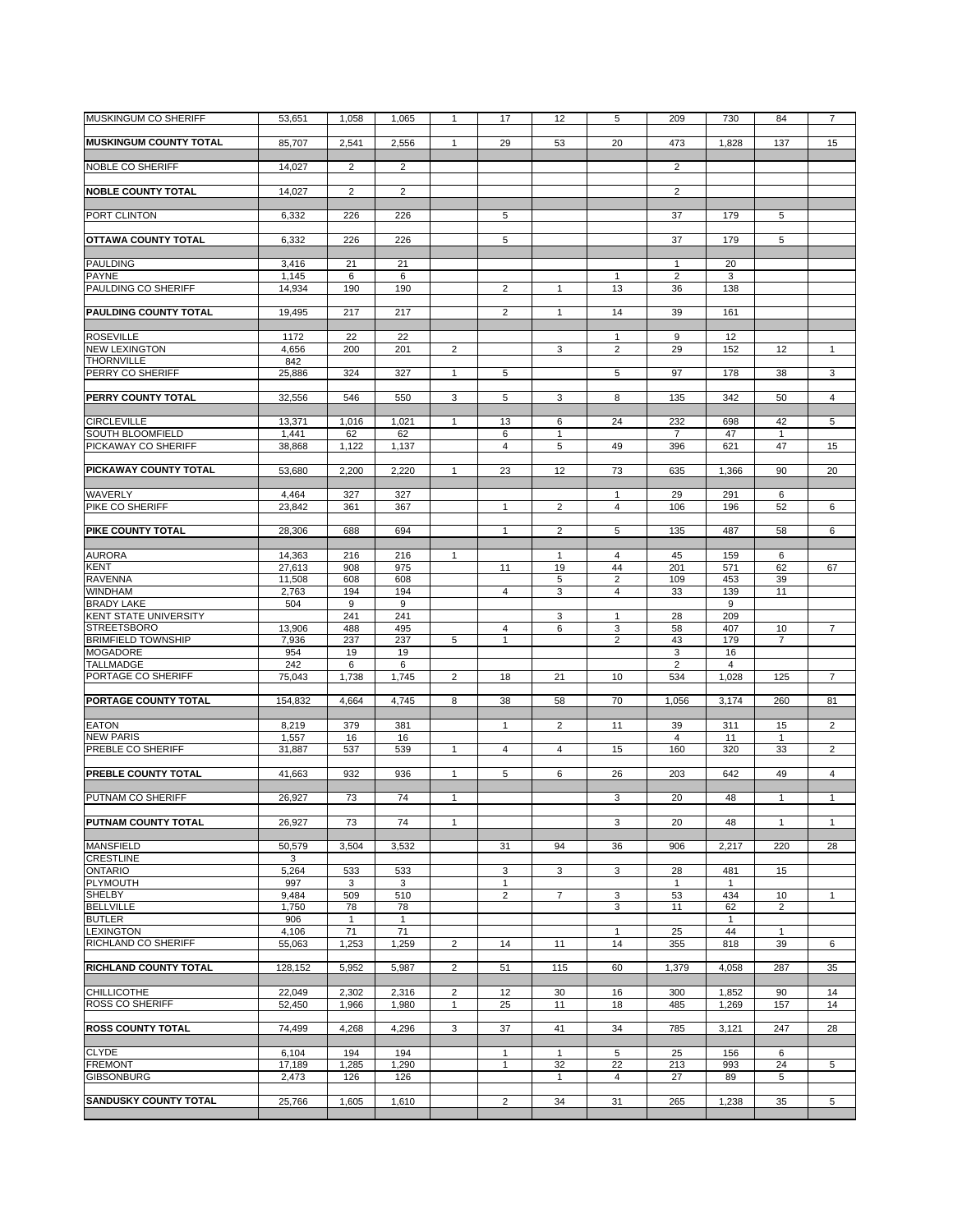| <b>PORTSMOUTH</b>              | 20,109  | 2,584        | 2,585        |                | 21             | 107                     | 65                      | 557            | 1,660          | 174                     | $\mathbf{1}$   |
|--------------------------------|---------|--------------|--------------|----------------|----------------|-------------------------|-------------------------|----------------|----------------|-------------------------|----------------|
| <b>SCIOTO CO SHERIFF</b>       | 54,769  | 2,386        | 2,386        |                | 6              | 23                      | 47                      | 742            | 1,499          | 69                      |                |
|                                |         |              |              |                |                |                         |                         |                |                |                         |                |
|                                |         |              |              |                |                |                         |                         |                |                |                         |                |
| <b>SCIOTO COUNTY TOTAL</b>     | 74,878  | 4,970        | 4,971        |                | 27             | 130                     | 112                     | 1,299          | 3,159          | 243                     | $\mathbf{1}$   |
|                                |         |              |              |                |                |                         |                         |                |                |                         |                |
| <b>TIFFIN</b>                  | 17,517  | 771          | 771          |                | 10             | 4                       | 8                       | 172            | 561            | 16                      |                |
|                                |         |              |              |                |                |                         |                         |                |                |                         |                |
| SENECA CO SHERIFF              | 40.297  | 16           | 16           |                |                |                         |                         | 6              | 9              | $\mathbf{1}$            |                |
|                                |         |              |              |                |                |                         |                         |                |                |                         |                |
| <b>SENECA COUNTY TOTAL</b>     | 57,814  | 787          | 787          |                | 10             | $\overline{4}$          | 8                       | 178            | 570            | 17                      |                |
|                                |         |              |              |                |                |                         |                         |                |                |                         |                |
|                                |         |              |              |                |                |                         |                         |                |                |                         |                |
| <b>JACKSON CENTER</b>          | 1,459   | 17           | 17           |                | $\mathbf{1}$   |                         |                         | $\overline{2}$ | 13             | $\mathbf{1}$            |                |
|                                |         |              |              |                |                |                         |                         |                |                |                         |                |
|                                |         |              |              |                |                |                         |                         |                |                |                         |                |
| SHELBY COUNTY TOTAL            | 1,459   | 17           | 17           |                | $\mathbf{1}$   |                         |                         | $\overline{2}$ | 13             | $\mathbf{1}$            |                |
|                                |         |              |              |                |                |                         |                         |                |                |                         |                |
| <b>CANTON</b>                  | 79,940  | 6,719        | 6,759        | 4              | 57             | 381                     | 226                     | 1,566          | 3,939          | 546                     | 40             |
|                                |         |              |              |                |                |                         |                         |                |                |                         |                |
| <b>ALLIANCE</b>                | 23,220  | 1,170        | 1,181        | $\mathbf{1}$   | 13             | 26                      | 46                      | 247            | 797            | 40                      | 11             |
| <b>CANAL FULTON</b>            | 5,071   | 143          | 143          |                |                |                         |                         | 35             | 105            | 3                       |                |
| <b>EAST CANTON</b>             |         | $\mathbf{1}$ | $\mathbf{1}$ |                |                |                         |                         |                | $\mathbf{1}$   |                         |                |
|                                | 1,625   |              |              |                |                |                         |                         |                |                |                         |                |
| <b>HARTVILLE</b>               | 2,291   | 55           | 55           |                |                |                         |                         | 10             | 42             | 3                       |                |
| <b>LOUISVILLE</b>              | 9,298   | 145          | 145          |                |                | $\mathbf{1}$            | 3                       | 9              | 127            | 5                       |                |
|                                |         |              |              |                |                |                         |                         |                |                |                         |                |
| <b>MINERVA</b>                 | 2,021   | 87           | 87           |                | $\mathbf{1}$   | 1                       | 3                       | 14             | 65             | 3                       |                |
| <b>NAVARRE</b>                 | 1,442   | 8            | 8            |                |                |                         |                         | $\mathbf{1}$   | $\overline{7}$ |                         |                |
| <b>NORTH CANTON</b>            | 16,803  | 342          | 344          |                | 3              | 6                       | $\overline{2}$          | 64             | 257            | 10                      | $\overline{2}$ |
|                                |         |              |              |                |                |                         |                         |                |                |                         |                |
| <b>LAWRENCE TOWNSHIP</b>       | 8,436   | 111          | 111          | 1              |                |                         | 9                       | 25             | 70             | 6                       |                |
| PERRY TOWNSHIP                 | 28,713  | 726          | 735          |                | $\overline{4}$ | 11                      | 11                      | 149            | 492            | 59                      | 9              |
| <b>JACKSON TOWNSHIP</b>        | 40,078  | 1,304        | 1,307        |                | $\overline{2}$ | 25                      | 20                      | 151            | 1,053          | 53                      | 3              |
|                                |         |              |              |                |                |                         |                         |                |                |                         |                |
| <b>UNIONTOWN</b>               | 2,830   | 124          | 126          |                | $\overline{2}$ |                         |                         | 30             | 89             | 3                       | 2              |
| <b>MAGNOLIA</b>                | 613     | 27           | 27           |                | $\overline{2}$ |                         | $\mathbf{1}$            | 5              | 16             | 3                       |                |
|                                |         |              |              |                |                |                         |                         |                |                |                         |                |
| <b>STARK CO SHERIFF</b>        | 119,048 | 3,065        | 3,081        |                | 27             | 48                      | 96                      | 842            | 1,854          | 198                     | 16             |
|                                |         |              |              |                |                |                         |                         |                |                |                         |                |
| <b>STARK COUNTY TOTAL</b>      | 341.429 | 14,027       | 14.110       | 6              | 111            | 499                     | 417                     | 3,148          | 8,914          | 932                     | 83             |
|                                |         |              |              |                |                |                         |                         |                |                |                         |                |
|                                |         |              |              |                |                |                         |                         |                |                |                         |                |
| <b>AKRON</b>                   | 212,272 | 13,493       | 13,585       | 27             | 200            | 625                     | 433                     | 3,443          | 7,369          | 1,396                   | 92             |
| <b>BARBERTON</b>               | 27.374  | 1,357        | 1,362        |                | 22             | 21                      | 19                      | 225            | 1,002          | 68                      | 5              |
| <b>CUYAHOGA FALLS</b>          | 50,537  | 1,946        | 1,947        |                | 19             | 18                      | 30                      | 194            | 1,553          | 132                     | $\mathbf{1}$   |
|                                |         |              |              |                |                |                         |                         |                |                |                         |                |
| <b>FAIRLAWN</b>                | 7,241   | 402          | 402          |                | $\mathbf{1}$   | 3                       |                         | 17             | 365            | 16                      |                |
| <b>HUDSON</b>                  | 23,064  | 256          | 262          |                | 3              |                         | 5                       | 59             | 178            | 11                      | 6              |
|                                |         |              |              |                |                |                         |                         |                |                |                         |                |
| <b>LAKEMORE</b>                | 2,536   | 151          | 155          | $\mathbf{1}$   | 3              | $\overline{c}$          | $\overline{2}$          | 21             | 118            | $\overline{4}$          | $\overline{4}$ |
| <b>MOGADORE</b>                | 3,005   | 61           | 61           |                |                |                         |                         | 9              | 51             | $\mathbf{1}$            |                |
| <b>NORTON</b>                  | 11,590  | 70           | 72           | 3              | $\mathbf{1}$   | 3                       | 5                       | 11             | 45             | $\overline{2}$          | $\overline{2}$ |
|                                |         |              |              |                |                |                         |                         |                |                |                         |                |
| <b>STOW</b>                    | 34,409  | 686          | 691          |                | 12             | 7                       | 8                       | 83             | 555            | 21                      | 5              |
| <b>TALLMADGE</b>               | 16,946  | 412          | 419          |                | 8              | 9                       | 9                       | 106            | 266            | 14                      | $\overline{7}$ |
| <b>TWINSBURG</b>               | 17,294  | 204          | 208          | $\mathbf{1}$   | $\mathbf{1}$   | $\overline{7}$          | 9                       | 42             | 138            | 6                       | $\overline{4}$ |
|                                |         |              |              |                |                |                         |                         |                |                |                         |                |
| <b>MUNROE FALLS</b>            | 5,329   | 59           | 60           |                |                |                         | 3                       | 11             | 43             | 2                       | 1              |
| PENINSULA                      | 669     | 39           | 39           |                |                |                         |                         | $\overline{7}$ | 29             | 3                       |                |
| <b>REMINDERVILLE</b>           | 2,432   | 23           | 23           |                |                |                         | $\mathbf{1}$            | $\overline{4}$ | 18             |                         |                |
|                                |         |              |              |                |                |                         |                         |                |                |                         |                |
| <b>BATH TOWNSHIP</b>           | 10,100  | 273          | 273          |                |                | $\overline{7}$          | 15                      | 29             | 209            | 13                      |                |
| SPRINGFIELD TOWNSHIP           | 15,461  | 896          | 899          |                | $\overline{7}$ | 11                      | 18                      | 167            | 659            | 34                      | 3              |
| <b>COPLEY TOWNSHIP</b>         | 14,041  | 306          | 306          |                | 5              | 1                       | $\mathbf{1}$            | 50             | 233            | 16                      |                |
|                                |         |              |              |                |                |                         |                         |                |                |                         |                |
| <b>FRANKLIN TOWNSHIP</b>       | 14,940  | 193          | 197          |                | $\overline{4}$ | 5                       | 6                       | 69             | 91             | 18                      | $\overline{4}$ |
| <b>SUMMIT CO SHERIFF</b>       | 55,069  | 1,581        | 1,590        |                | 25             | 31                      | 30                      | 310            | 1,098          | 87                      | 9              |
|                                |         |              |              |                |                |                         |                         |                |                |                         |                |
|                                |         |              |              |                |                |                         |                         |                |                |                         |                |
| <b>SUMMIT COUNTY TOTAL</b>     | 524,309 | 22,408       | 22,551       | 32             | 311            | 750                     | 594                     | 4,857          | 14,020         | 1,844                   | 143            |
|                                |         |              |              |                |                |                         |                         |                |                |                         |                |
| <b>WARREN</b>                  | 46,255  | 2,129        | 2,169        | 3              | 25             | 120                     | 214                     | 549            | 1,000          | 218                     | 40             |
|                                |         |              |              |                |                |                         |                         |                |                |                         |                |
| <b>GIRARD</b>                  | 10,599  | 493          | 496          | $\overline{4}$ | $\mathbf{1}$   | 5                       | 67                      | 56             | 308            | 52                      | 3              |
| <b>HUBBARD</b>                 | 8,061   | 77           | 77           |                |                |                         | $\mathbf{1}$            | 15             | 59             | $\overline{\mathbf{c}}$ |                |
|                                |         |              |              |                |                |                         |                         |                |                |                         |                |
| <b>LIBERTY TOWNSHIP</b>        | 12,379  | 559          | 560          |                |                | 15                      | 1                       | 118            | 373            | 52                      | 1              |
| <b>HOWLAND TOWNSHIP</b>        | 17,128  | 542          | 542          |                |                | 6                       | 3                       | 120            | 386            | 27                      |                |
| <b>BROOKFIELD TOWNSHIP</b>     | 9,855   | 84           | 85           |                |                | 1                       | 8                       | 13             | 49             | 13                      | $\mathbf{1}$   |
| <b>LORDSTOWN</b>               |         |              |              |                |                |                         |                         |                |                |                         |                |
|                                | 3,642   | 46           | 47           |                |                |                         | $\mathbf{1}$            | 14             | 30             | $\mathbf{1}$            | 1              |
| <b>BAZETTA TOWNSHIP</b>        | 6,221   | 210          | 211          |                |                | 7                       | $\mathbf{1}$            | 25             | 166            | 11                      | $\mathbf{1}$   |
| <b>HUBBARD TOWNSHIP</b>        | 5,927   | 254          | 256          |                |                | 5                       | 8                       | 45             | 167            | 29                      | $\overline{2}$ |
| <b>NEWTON TOWNSHIP</b>         |         |              |              |                |                |                         |                         |                |                |                         |                |
|                                | 4,495   | 24           | 24           |                |                |                         | 3                       | 8              | 13             |                         |                |
| <b>WARREN TOWNSHIP</b>         | 6,304   | 371          | 374          |                | 1              | 5                       | 59                      | 80             | 200            | 26                      | 3              |
| TRUMBULL CO SHERIFF            | 53.987  | 337          | 339          |                | 5              | $\overline{2}$          | 21                      | 107            | 162            | 40                      | $\overline{2}$ |
|                                |         |              |              |                |                |                         |                         |                |                |                         |                |
|                                |         |              |              |                |                |                         |                         |                |                |                         |                |
| <b>TRUMBULL COUNTY TOTAL</b>   | 184,853 | 5,126        | 5,180        | $\overline{7}$ | 32             | 166                     | 387                     | 1,150          | 2,913          | 471                     | 54             |
|                                |         |              |              |                |                |                         |                         |                |                |                         |                |
| <b>DOVER</b>                   | 12,503  | 206          | 207          |                | $\mathbf{1}$   |                         | $\mathbf{1}$            | 42             | 153            | 9                       | $\mathbf{1}$   |
|                                |         |              |              |                |                |                         |                         |                |                |                         |                |
| <b>NEWCOMERSTOWN</b>           | 3,988   | 140          | 140          |                |                |                         | 6                       | 11             | 111            | 12                      |                |
| <b>NEW PHILADELPHIA</b>        | 17,478  | 79           | 79           |                |                | $\overline{\mathbf{c}}$ | $\overline{\mathbf{c}}$ | $\overline{4}$ | 66             | 5                       |                |
| <b>UHRICHSVILLE</b>            | 5,687   | 143          | 146          |                |                |                         | $\overline{2}$          | 18             | 117            | 6                       | 3              |
|                                |         |              |              |                |                |                         |                         |                |                |                         |                |
| <b>GNADENHUTTEN</b>            | 1,299   | 12           | 12           |                |                |                         |                         | $\overline{2}$ | 10             |                         |                |
| <b>STRASBURG</b>               | 2,524   | 31           | 31           |                |                |                         |                         | $\overline{2}$ | 28             | $\mathbf{1}$            |                |
| <b>TUSCARAWAS CO SHERIFF</b>   | 42,114  | 374          | 374          |                | 5              | 3                       | $\overline{4}$          | 155            | 160            | 47                      |                |
|                                |         |              |              |                |                |                         |                         |                |                |                         |                |
|                                |         |              |              |                |                |                         |                         |                |                |                         |                |
| <b>TUSCARAWAS COUNTY TOTAL</b> | 85,593  | 985          | 989          |                | 6              | 5                       | 15                      | 234            | 645            | 80                      | $\overline{4}$ |
|                                |         |              |              |                |                |                         |                         |                |                |                         |                |
| <b>DUBLIN</b>                  | 217     | 3            | 3            |                |                |                         |                         | $\mathbf{1}$   | $\overline{2}$ |                         |                |
|                                |         |              |              |                |                |                         |                         |                |                |                         |                |
| <b>PLAIN CITY</b>              | 1,022   | 14           | 14           |                | 1              |                         |                         | $\mathbf{1}$   | 10             | 2                       |                |
| <b>MARYSVILLE</b>              | 16,794  | 591          | 594          |                | 5              | 8                       | 6                       | 119            | 434            | 19                      | 3              |
| <b>RICHWOOD</b>                | 2,150   | 12           | 12           |                | 1              |                         | 1                       | 3              | $\overline{7}$ |                         |                |
|                                |         |              |              |                |                |                         |                         |                |                |                         |                |